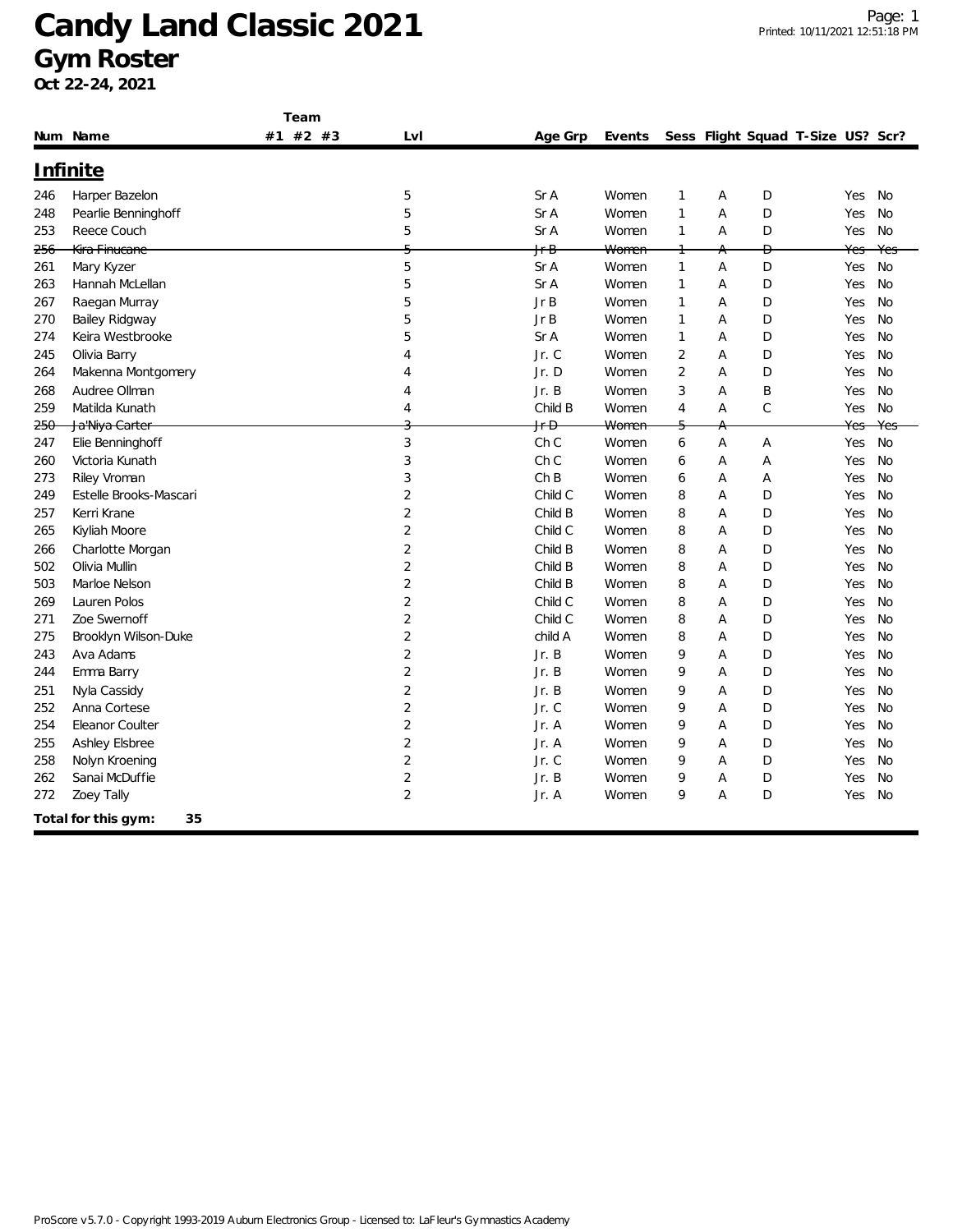| #1 #2 #3<br>Sess Flight Squad T-Size US? Scr?<br>Num Name<br>Lvl<br>Age Grp<br>Events<br>LaFleur's<br>Kora Faber<br>5<br>Sr A<br>Women<br>$\mathbf{1}$<br>Α<br>D<br>Yes<br>No<br>160<br>5<br>Jr B<br>$\mathbf{1}$<br>D<br>Hadley Kuepper<br>Α<br>No<br>Women<br>Yes<br>165<br>5<br>Jr B<br>$\mathbf{1}$<br>Alexandra Swaziek<br>Α<br>D<br>No<br>180<br>Women<br>Yes<br><b>Isabel Brown</b><br>Jr. D<br>$\overline{2}$<br>C<br>4<br>Women<br>Α<br>Yes<br>No<br>$\mathsf C$<br>Alaina Catalano<br>Jr. D<br>$\overline{2}$<br>A<br><b>No</b><br>Women<br>Yes<br>4<br>Jr. C<br>$\overline{2}$<br>С<br>Ella Frenkel<br>Α<br>No<br>4<br>Women<br>Yes<br>Jr. D<br>$\overline{2}$<br>Α<br>$\mathsf C$<br>Reyce Phillip<br>Women<br>No<br>4<br>Yes<br>5<br>Jr A<br>$\overline{2}$<br>Α<br>C<br>Isla Dziedzic<br>Women<br>Yes<br>No<br>5<br>$\mathsf C$<br>$\overline{2}$<br>A<br>Carissa Wolf<br>Jr A<br>Women<br>Yes<br>No<br>5<br>C<br>$\overline{2}$<br>Mia Ziskin<br>Jr A<br>A<br>Women<br>Yes<br>No<br>3<br>$\mathsf C$<br>Child D<br>A<br>Ava Behringer<br>4<br>Women<br>Yes<br>No<br>Jr. B<br>3<br><b>Audrey Dursch</b><br>Women<br>Α<br>С<br>Yes<br>No<br>4<br>3<br>A<br>С<br>Braelyn Dykstra<br>Jr. A<br>Women<br>No<br>4<br>Yes<br>C<br>Jr. A<br>3<br>A<br>Greta Galligan<br>Women<br>Yes<br>No<br>4<br>3<br>$\mathsf C$<br>Child D<br>A<br><b>No</b><br><b>Brighton Malen</b><br>4<br>Women<br>Yes<br>Jr. B<br>Women<br>3<br>Α<br>C<br>No<br>Maddy Nguyen<br>4<br>Yes<br>С<br>Isabella Topp<br>Jr. A<br>Women<br>3<br>Α<br>No<br>4<br>Yes<br>B<br>Ava Antalis<br>4<br>Child B<br>Women<br>$\overline{4}$<br>Α<br>Yes<br>No<br>Johanna Brookshire<br>4<br>Child C<br>Women<br>Α<br>Β<br>No<br>4<br>Yes<br>Lillian Geschke<br>Child A<br>B<br>4<br>Women<br>Α<br>Yes<br>No<br>4<br>Briella Leute<br>Child A<br>Α<br>B<br>Women<br>Yes<br>No<br>4<br>4<br>Emma McDowell<br>Α<br>B<br>Child C<br>Women<br>Yes<br>No<br>4<br>4<br>Child C<br>A<br>B<br><b>Brielle Myre</b><br>Women<br>No<br>4<br>4<br>Yes<br>Janelly Perez<br>Child B<br>A<br>B<br>4<br>Women<br>Yes<br>No<br>4<br>Child A<br>A<br>B<br>Madelynne Stray<br>4<br>Women<br>Yes<br>No<br>$\overline{4}$<br>3<br>С<br>Hailey Fideler<br>Jr D<br>5<br>A<br><b>No</b><br>Women<br>Yes<br>3<br>Jr C<br>5<br>$\mathsf C$<br>Emilyn Ramus<br>Α<br>No<br>Women<br>Yes<br>3<br>Ch <sub>C</sub><br>Juliet Simon<br>Women<br>Α<br>D<br>No<br>6<br>Yes<br>Reagan Simpson<br>3<br>Ch <sub>C</sub><br>D<br>Women<br>Α<br>No<br>6<br>Yes<br>3<br>Jr A<br>$\overline{7}$<br>A<br>A<br>No<br>Haley Bastian<br>Women<br>Yes<br>3<br>$\overline{7}$<br>Ch <sub>D</sub><br>A<br>Α<br>No<br>Mya Behringer<br>Women<br>Yes<br>3<br>$\overline{7}$<br>Sophia Brown<br>Jr A<br>Women<br>Α<br>Α<br>Yes<br>No<br>3<br>$\overline{7}$<br>A<br>Livi Doll<br>Jr A<br>Women<br>Α<br>No<br>156<br>Yes<br>3<br>$\overline{7}$<br>A<br>168<br>Lilly Marsh<br>Jr A<br>Women<br>A<br>Yes<br>No |     |                | Team |   |                 |       |                |   |   |     |    |
|-------------------------------------------------------------------------------------------------------------------------------------------------------------------------------------------------------------------------------------------------------------------------------------------------------------------------------------------------------------------------------------------------------------------------------------------------------------------------------------------------------------------------------------------------------------------------------------------------------------------------------------------------------------------------------------------------------------------------------------------------------------------------------------------------------------------------------------------------------------------------------------------------------------------------------------------------------------------------------------------------------------------------------------------------------------------------------------------------------------------------------------------------------------------------------------------------------------------------------------------------------------------------------------------------------------------------------------------------------------------------------------------------------------------------------------------------------------------------------------------------------------------------------------------------------------------------------------------------------------------------------------------------------------------------------------------------------------------------------------------------------------------------------------------------------------------------------------------------------------------------------------------------------------------------------------------------------------------------------------------------------------------------------------------------------------------------------------------------------------------------------------------------------------------------------------------------------------------------------------------------------------------------------------------------------------------------------------------------------------------------------------------------------------------------------------------------------------------------------------------------------------------------------------------------------------------------------------------------------------------------------------------------------------------------------------------------------------------------------------------------------------------------------------------------------------------------------------------------------------------------------------------------------------------------|-----|----------------|------|---|-----------------|-------|----------------|---|---|-----|----|
|                                                                                                                                                                                                                                                                                                                                                                                                                                                                                                                                                                                                                                                                                                                                                                                                                                                                                                                                                                                                                                                                                                                                                                                                                                                                                                                                                                                                                                                                                                                                                                                                                                                                                                                                                                                                                                                                                                                                                                                                                                                                                                                                                                                                                                                                                                                                                                                                                                                                                                                                                                                                                                                                                                                                                                                                                                                                                                                         |     |                |      |   |                 |       |                |   |   |     |    |
|                                                                                                                                                                                                                                                                                                                                                                                                                                                                                                                                                                                                                                                                                                                                                                                                                                                                                                                                                                                                                                                                                                                                                                                                                                                                                                                                                                                                                                                                                                                                                                                                                                                                                                                                                                                                                                                                                                                                                                                                                                                                                                                                                                                                                                                                                                                                                                                                                                                                                                                                                                                                                                                                                                                                                                                                                                                                                                                         |     |                |      |   |                 |       |                |   |   |     |    |
|                                                                                                                                                                                                                                                                                                                                                                                                                                                                                                                                                                                                                                                                                                                                                                                                                                                                                                                                                                                                                                                                                                                                                                                                                                                                                                                                                                                                                                                                                                                                                                                                                                                                                                                                                                                                                                                                                                                                                                                                                                                                                                                                                                                                                                                                                                                                                                                                                                                                                                                                                                                                                                                                                                                                                                                                                                                                                                                         |     |                |      |   |                 |       |                |   |   |     |    |
|                                                                                                                                                                                                                                                                                                                                                                                                                                                                                                                                                                                                                                                                                                                                                                                                                                                                                                                                                                                                                                                                                                                                                                                                                                                                                                                                                                                                                                                                                                                                                                                                                                                                                                                                                                                                                                                                                                                                                                                                                                                                                                                                                                                                                                                                                                                                                                                                                                                                                                                                                                                                                                                                                                                                                                                                                                                                                                                         |     |                |      |   |                 |       |                |   |   |     |    |
|                                                                                                                                                                                                                                                                                                                                                                                                                                                                                                                                                                                                                                                                                                                                                                                                                                                                                                                                                                                                                                                                                                                                                                                                                                                                                                                                                                                                                                                                                                                                                                                                                                                                                                                                                                                                                                                                                                                                                                                                                                                                                                                                                                                                                                                                                                                                                                                                                                                                                                                                                                                                                                                                                                                                                                                                                                                                                                                         |     |                |      |   |                 |       |                |   |   |     |    |
|                                                                                                                                                                                                                                                                                                                                                                                                                                                                                                                                                                                                                                                                                                                                                                                                                                                                                                                                                                                                                                                                                                                                                                                                                                                                                                                                                                                                                                                                                                                                                                                                                                                                                                                                                                                                                                                                                                                                                                                                                                                                                                                                                                                                                                                                                                                                                                                                                                                                                                                                                                                                                                                                                                                                                                                                                                                                                                                         |     |                |      |   |                 |       |                |   |   |     |    |
|                                                                                                                                                                                                                                                                                                                                                                                                                                                                                                                                                                                                                                                                                                                                                                                                                                                                                                                                                                                                                                                                                                                                                                                                                                                                                                                                                                                                                                                                                                                                                                                                                                                                                                                                                                                                                                                                                                                                                                                                                                                                                                                                                                                                                                                                                                                                                                                                                                                                                                                                                                                                                                                                                                                                                                                                                                                                                                                         | 153 |                |      |   |                 |       |                |   |   |     |    |
|                                                                                                                                                                                                                                                                                                                                                                                                                                                                                                                                                                                                                                                                                                                                                                                                                                                                                                                                                                                                                                                                                                                                                                                                                                                                                                                                                                                                                                                                                                                                                                                                                                                                                                                                                                                                                                                                                                                                                                                                                                                                                                                                                                                                                                                                                                                                                                                                                                                                                                                                                                                                                                                                                                                                                                                                                                                                                                                         | 155 |                |      |   |                 |       |                |   |   |     |    |
|                                                                                                                                                                                                                                                                                                                                                                                                                                                                                                                                                                                                                                                                                                                                                                                                                                                                                                                                                                                                                                                                                                                                                                                                                                                                                                                                                                                                                                                                                                                                                                                                                                                                                                                                                                                                                                                                                                                                                                                                                                                                                                                                                                                                                                                                                                                                                                                                                                                                                                                                                                                                                                                                                                                                                                                                                                                                                                                         | 162 |                |      |   |                 |       |                |   |   |     |    |
|                                                                                                                                                                                                                                                                                                                                                                                                                                                                                                                                                                                                                                                                                                                                                                                                                                                                                                                                                                                                                                                                                                                                                                                                                                                                                                                                                                                                                                                                                                                                                                                                                                                                                                                                                                                                                                                                                                                                                                                                                                                                                                                                                                                                                                                                                                                                                                                                                                                                                                                                                                                                                                                                                                                                                                                                                                                                                                                         | 173 |                |      |   |                 |       |                |   |   |     |    |
|                                                                                                                                                                                                                                                                                                                                                                                                                                                                                                                                                                                                                                                                                                                                                                                                                                                                                                                                                                                                                                                                                                                                                                                                                                                                                                                                                                                                                                                                                                                                                                                                                                                                                                                                                                                                                                                                                                                                                                                                                                                                                                                                                                                                                                                                                                                                                                                                                                                                                                                                                                                                                                                                                                                                                                                                                                                                                                                         | 159 |                |      |   |                 |       |                |   |   |     |    |
|                                                                                                                                                                                                                                                                                                                                                                                                                                                                                                                                                                                                                                                                                                                                                                                                                                                                                                                                                                                                                                                                                                                                                                                                                                                                                                                                                                                                                                                                                                                                                                                                                                                                                                                                                                                                                                                                                                                                                                                                                                                                                                                                                                                                                                                                                                                                                                                                                                                                                                                                                                                                                                                                                                                                                                                                                                                                                                                         | 183 |                |      |   |                 |       |                |   |   |     |    |
|                                                                                                                                                                                                                                                                                                                                                                                                                                                                                                                                                                                                                                                                                                                                                                                                                                                                                                                                                                                                                                                                                                                                                                                                                                                                                                                                                                                                                                                                                                                                                                                                                                                                                                                                                                                                                                                                                                                                                                                                                                                                                                                                                                                                                                                                                                                                                                                                                                                                                                                                                                                                                                                                                                                                                                                                                                                                                                                         | 184 |                |      |   |                 |       |                |   |   |     |    |
|                                                                                                                                                                                                                                                                                                                                                                                                                                                                                                                                                                                                                                                                                                                                                                                                                                                                                                                                                                                                                                                                                                                                                                                                                                                                                                                                                                                                                                                                                                                                                                                                                                                                                                                                                                                                                                                                                                                                                                                                                                                                                                                                                                                                                                                                                                                                                                                                                                                                                                                                                                                                                                                                                                                                                                                                                                                                                                                         | 499 |                |      |   |                 |       |                |   |   |     |    |
|                                                                                                                                                                                                                                                                                                                                                                                                                                                                                                                                                                                                                                                                                                                                                                                                                                                                                                                                                                                                                                                                                                                                                                                                                                                                                                                                                                                                                                                                                                                                                                                                                                                                                                                                                                                                                                                                                                                                                                                                                                                                                                                                                                                                                                                                                                                                                                                                                                                                                                                                                                                                                                                                                                                                                                                                                                                                                                                         | 157 |                |      |   |                 |       |                |   |   |     |    |
|                                                                                                                                                                                                                                                                                                                                                                                                                                                                                                                                                                                                                                                                                                                                                                                                                                                                                                                                                                                                                                                                                                                                                                                                                                                                                                                                                                                                                                                                                                                                                                                                                                                                                                                                                                                                                                                                                                                                                                                                                                                                                                                                                                                                                                                                                                                                                                                                                                                                                                                                                                                                                                                                                                                                                                                                                                                                                                                         | 158 |                |      |   |                 |       |                |   |   |     |    |
|                                                                                                                                                                                                                                                                                                                                                                                                                                                                                                                                                                                                                                                                                                                                                                                                                                                                                                                                                                                                                                                                                                                                                                                                                                                                                                                                                                                                                                                                                                                                                                                                                                                                                                                                                                                                                                                                                                                                                                                                                                                                                                                                                                                                                                                                                                                                                                                                                                                                                                                                                                                                                                                                                                                                                                                                                                                                                                                         | 163 |                |      |   |                 |       |                |   |   |     |    |
|                                                                                                                                                                                                                                                                                                                                                                                                                                                                                                                                                                                                                                                                                                                                                                                                                                                                                                                                                                                                                                                                                                                                                                                                                                                                                                                                                                                                                                                                                                                                                                                                                                                                                                                                                                                                                                                                                                                                                                                                                                                                                                                                                                                                                                                                                                                                                                                                                                                                                                                                                                                                                                                                                                                                                                                                                                                                                                                         | 167 |                |      |   |                 |       |                |   |   |     |    |
|                                                                                                                                                                                                                                                                                                                                                                                                                                                                                                                                                                                                                                                                                                                                                                                                                                                                                                                                                                                                                                                                                                                                                                                                                                                                                                                                                                                                                                                                                                                                                                                                                                                                                                                                                                                                                                                                                                                                                                                                                                                                                                                                                                                                                                                                                                                                                                                                                                                                                                                                                                                                                                                                                                                                                                                                                                                                                                                         | 171 |                |      |   |                 |       |                |   |   |     |    |
|                                                                                                                                                                                                                                                                                                                                                                                                                                                                                                                                                                                                                                                                                                                                                                                                                                                                                                                                                                                                                                                                                                                                                                                                                                                                                                                                                                                                                                                                                                                                                                                                                                                                                                                                                                                                                                                                                                                                                                                                                                                                                                                                                                                                                                                                                                                                                                                                                                                                                                                                                                                                                                                                                                                                                                                                                                                                                                                         | 181 |                |      |   |                 |       |                |   |   |     |    |
|                                                                                                                                                                                                                                                                                                                                                                                                                                                                                                                                                                                                                                                                                                                                                                                                                                                                                                                                                                                                                                                                                                                                                                                                                                                                                                                                                                                                                                                                                                                                                                                                                                                                                                                                                                                                                                                                                                                                                                                                                                                                                                                                                                                                                                                                                                                                                                                                                                                                                                                                                                                                                                                                                                                                                                                                                                                                                                                         | 150 |                |      |   |                 |       |                |   |   |     |    |
|                                                                                                                                                                                                                                                                                                                                                                                                                                                                                                                                                                                                                                                                                                                                                                                                                                                                                                                                                                                                                                                                                                                                                                                                                                                                                                                                                                                                                                                                                                                                                                                                                                                                                                                                                                                                                                                                                                                                                                                                                                                                                                                                                                                                                                                                                                                                                                                                                                                                                                                                                                                                                                                                                                                                                                                                                                                                                                                         | 152 |                |      |   |                 |       |                |   |   |     |    |
|                                                                                                                                                                                                                                                                                                                                                                                                                                                                                                                                                                                                                                                                                                                                                                                                                                                                                                                                                                                                                                                                                                                                                                                                                                                                                                                                                                                                                                                                                                                                                                                                                                                                                                                                                                                                                                                                                                                                                                                                                                                                                                                                                                                                                                                                                                                                                                                                                                                                                                                                                                                                                                                                                                                                                                                                                                                                                                                         | 164 |                |      |   |                 |       |                |   |   |     |    |
|                                                                                                                                                                                                                                                                                                                                                                                                                                                                                                                                                                                                                                                                                                                                                                                                                                                                                                                                                                                                                                                                                                                                                                                                                                                                                                                                                                                                                                                                                                                                                                                                                                                                                                                                                                                                                                                                                                                                                                                                                                                                                                                                                                                                                                                                                                                                                                                                                                                                                                                                                                                                                                                                                                                                                                                                                                                                                                                         | 166 |                |      |   |                 |       |                |   |   |     |    |
|                                                                                                                                                                                                                                                                                                                                                                                                                                                                                                                                                                                                                                                                                                                                                                                                                                                                                                                                                                                                                                                                                                                                                                                                                                                                                                                                                                                                                                                                                                                                                                                                                                                                                                                                                                                                                                                                                                                                                                                                                                                                                                                                                                                                                                                                                                                                                                                                                                                                                                                                                                                                                                                                                                                                                                                                                                                                                                                         | 169 |                |      |   |                 |       |                |   |   |     |    |
|                                                                                                                                                                                                                                                                                                                                                                                                                                                                                                                                                                                                                                                                                                                                                                                                                                                                                                                                                                                                                                                                                                                                                                                                                                                                                                                                                                                                                                                                                                                                                                                                                                                                                                                                                                                                                                                                                                                                                                                                                                                                                                                                                                                                                                                                                                                                                                                                                                                                                                                                                                                                                                                                                                                                                                                                                                                                                                                         | 170 |                |      |   |                 |       |                |   |   |     |    |
|                                                                                                                                                                                                                                                                                                                                                                                                                                                                                                                                                                                                                                                                                                                                                                                                                                                                                                                                                                                                                                                                                                                                                                                                                                                                                                                                                                                                                                                                                                                                                                                                                                                                                                                                                                                                                                                                                                                                                                                                                                                                                                                                                                                                                                                                                                                                                                                                                                                                                                                                                                                                                                                                                                                                                                                                                                                                                                                         | 172 |                |      |   |                 |       |                |   |   |     |    |
|                                                                                                                                                                                                                                                                                                                                                                                                                                                                                                                                                                                                                                                                                                                                                                                                                                                                                                                                                                                                                                                                                                                                                                                                                                                                                                                                                                                                                                                                                                                                                                                                                                                                                                                                                                                                                                                                                                                                                                                                                                                                                                                                                                                                                                                                                                                                                                                                                                                                                                                                                                                                                                                                                                                                                                                                                                                                                                                         | 179 |                |      |   |                 |       |                |   |   |     |    |
|                                                                                                                                                                                                                                                                                                                                                                                                                                                                                                                                                                                                                                                                                                                                                                                                                                                                                                                                                                                                                                                                                                                                                                                                                                                                                                                                                                                                                                                                                                                                                                                                                                                                                                                                                                                                                                                                                                                                                                                                                                                                                                                                                                                                                                                                                                                                                                                                                                                                                                                                                                                                                                                                                                                                                                                                                                                                                                                         | 161 |                |      |   |                 |       |                |   |   |     |    |
|                                                                                                                                                                                                                                                                                                                                                                                                                                                                                                                                                                                                                                                                                                                                                                                                                                                                                                                                                                                                                                                                                                                                                                                                                                                                                                                                                                                                                                                                                                                                                                                                                                                                                                                                                                                                                                                                                                                                                                                                                                                                                                                                                                                                                                                                                                                                                                                                                                                                                                                                                                                                                                                                                                                                                                                                                                                                                                                         | 174 |                |      |   |                 |       |                |   |   |     |    |
|                                                                                                                                                                                                                                                                                                                                                                                                                                                                                                                                                                                                                                                                                                                                                                                                                                                                                                                                                                                                                                                                                                                                                                                                                                                                                                                                                                                                                                                                                                                                                                                                                                                                                                                                                                                                                                                                                                                                                                                                                                                                                                                                                                                                                                                                                                                                                                                                                                                                                                                                                                                                                                                                                                                                                                                                                                                                                                                         | 176 |                |      |   |                 |       |                |   |   |     |    |
|                                                                                                                                                                                                                                                                                                                                                                                                                                                                                                                                                                                                                                                                                                                                                                                                                                                                                                                                                                                                                                                                                                                                                                                                                                                                                                                                                                                                                                                                                                                                                                                                                                                                                                                                                                                                                                                                                                                                                                                                                                                                                                                                                                                                                                                                                                                                                                                                                                                                                                                                                                                                                                                                                                                                                                                                                                                                                                                         | 177 |                |      |   |                 |       |                |   |   |     |    |
|                                                                                                                                                                                                                                                                                                                                                                                                                                                                                                                                                                                                                                                                                                                                                                                                                                                                                                                                                                                                                                                                                                                                                                                                                                                                                                                                                                                                                                                                                                                                                                                                                                                                                                                                                                                                                                                                                                                                                                                                                                                                                                                                                                                                                                                                                                                                                                                                                                                                                                                                                                                                                                                                                                                                                                                                                                                                                                                         | 151 |                |      |   |                 |       |                |   |   |     |    |
|                                                                                                                                                                                                                                                                                                                                                                                                                                                                                                                                                                                                                                                                                                                                                                                                                                                                                                                                                                                                                                                                                                                                                                                                                                                                                                                                                                                                                                                                                                                                                                                                                                                                                                                                                                                                                                                                                                                                                                                                                                                                                                                                                                                                                                                                                                                                                                                                                                                                                                                                                                                                                                                                                                                                                                                                                                                                                                                         | 500 |                |      |   |                 |       |                |   |   |     |    |
|                                                                                                                                                                                                                                                                                                                                                                                                                                                                                                                                                                                                                                                                                                                                                                                                                                                                                                                                                                                                                                                                                                                                                                                                                                                                                                                                                                                                                                                                                                                                                                                                                                                                                                                                                                                                                                                                                                                                                                                                                                                                                                                                                                                                                                                                                                                                                                                                                                                                                                                                                                                                                                                                                                                                                                                                                                                                                                                         | 154 |                |      |   |                 |       |                |   |   |     |    |
|                                                                                                                                                                                                                                                                                                                                                                                                                                                                                                                                                                                                                                                                                                                                                                                                                                                                                                                                                                                                                                                                                                                                                                                                                                                                                                                                                                                                                                                                                                                                                                                                                                                                                                                                                                                                                                                                                                                                                                                                                                                                                                                                                                                                                                                                                                                                                                                                                                                                                                                                                                                                                                                                                                                                                                                                                                                                                                                         |     |                |      |   |                 |       |                |   |   |     |    |
|                                                                                                                                                                                                                                                                                                                                                                                                                                                                                                                                                                                                                                                                                                                                                                                                                                                                                                                                                                                                                                                                                                                                                                                                                                                                                                                                                                                                                                                                                                                                                                                                                                                                                                                                                                                                                                                                                                                                                                                                                                                                                                                                                                                                                                                                                                                                                                                                                                                                                                                                                                                                                                                                                                                                                                                                                                                                                                                         |     |                |      |   |                 |       |                |   |   |     |    |
|                                                                                                                                                                                                                                                                                                                                                                                                                                                                                                                                                                                                                                                                                                                                                                                                                                                                                                                                                                                                                                                                                                                                                                                                                                                                                                                                                                                                                                                                                                                                                                                                                                                                                                                                                                                                                                                                                                                                                                                                                                                                                                                                                                                                                                                                                                                                                                                                                                                                                                                                                                                                                                                                                                                                                                                                                                                                                                                         | 175 | Paige Rautmann |      | 3 | Ch <sub>D</sub> | Women | $\overline{7}$ | A | A | Yes | No |
| 3<br>Averie Spaeth<br>Jr B<br>$\overline{7}$<br>A<br>Women<br>A<br>Yes<br>No                                                                                                                                                                                                                                                                                                                                                                                                                                                                                                                                                                                                                                                                                                                                                                                                                                                                                                                                                                                                                                                                                                                                                                                                                                                                                                                                                                                                                                                                                                                                                                                                                                                                                                                                                                                                                                                                                                                                                                                                                                                                                                                                                                                                                                                                                                                                                                                                                                                                                                                                                                                                                                                                                                                                                                                                                                            | 178 |                |      |   |                 |       |                |   |   |     |    |
| 3<br>$\overline{7}$<br>Kiera Unser<br>Ch <sub>D</sub><br>Α<br>Α<br>Women<br>Yes<br>No                                                                                                                                                                                                                                                                                                                                                                                                                                                                                                                                                                                                                                                                                                                                                                                                                                                                                                                                                                                                                                                                                                                                                                                                                                                                                                                                                                                                                                                                                                                                                                                                                                                                                                                                                                                                                                                                                                                                                                                                                                                                                                                                                                                                                                                                                                                                                                                                                                                                                                                                                                                                                                                                                                                                                                                                                                   | 182 |                |      |   |                 |       |                |   |   |     |    |
| 37<br>Total for this gym:                                                                                                                                                                                                                                                                                                                                                                                                                                                                                                                                                                                                                                                                                                                                                                                                                                                                                                                                                                                                                                                                                                                                                                                                                                                                                                                                                                                                                                                                                                                                                                                                                                                                                                                                                                                                                                                                                                                                                                                                                                                                                                                                                                                                                                                                                                                                                                                                                                                                                                                                                                                                                                                                                                                                                                                                                                                                                               |     |                |      |   |                 |       |                |   |   |     |    |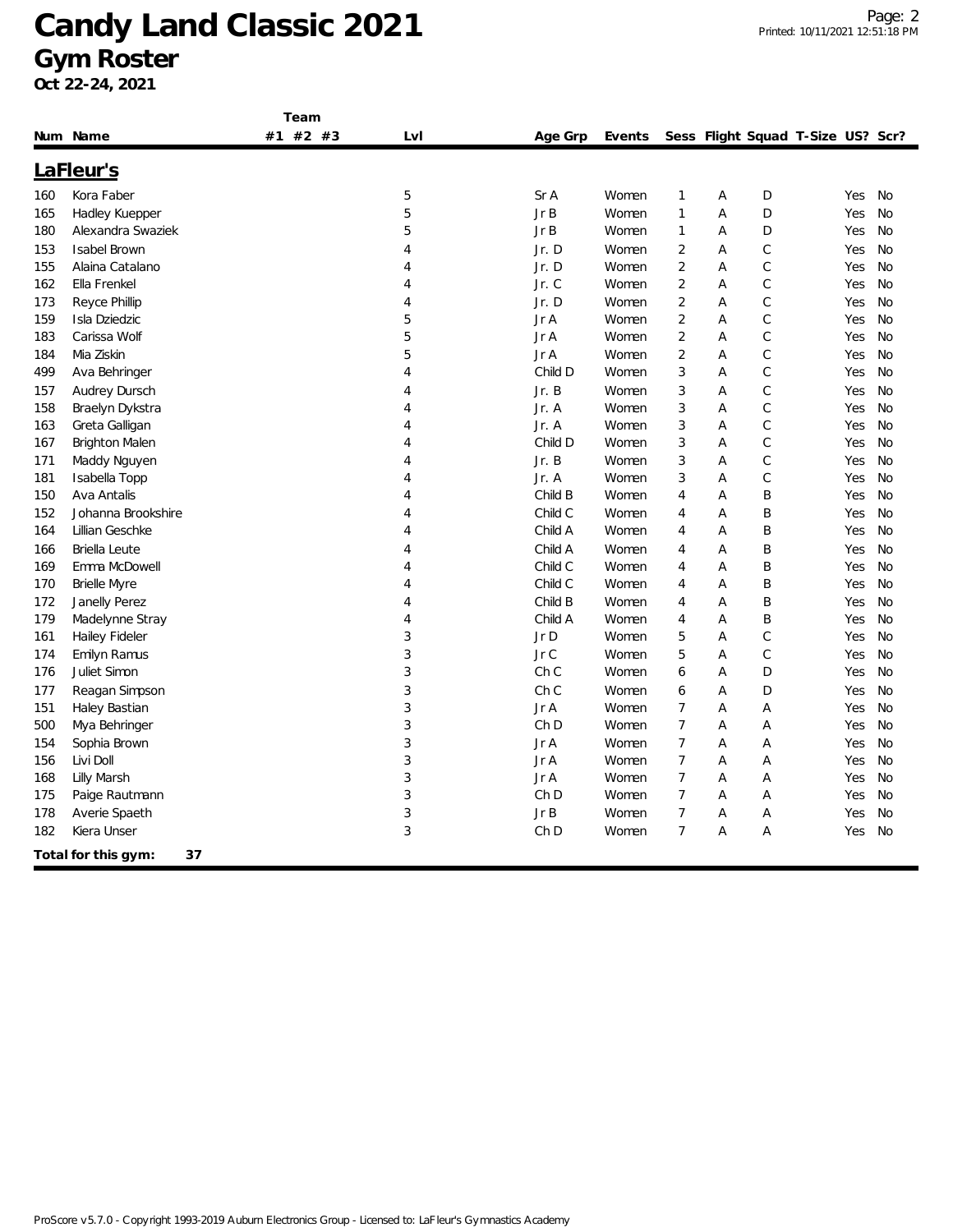|            |                           | Team          |     |                 |        |                |   |              |                                   |           |
|------------|---------------------------|---------------|-----|-----------------|--------|----------------|---|--------------|-----------------------------------|-----------|
|            | Num Name                  | $#2$ #3<br>#1 | LvI | Age Grp         | Events |                |   |              | Sess Flight Squad T-Size US? Scr? |           |
| <u>LCT</u> |                           |               |     |                 |        |                |   |              |                                   |           |
| 478        | Sylvia Clavette           |               | 5   | JrB             | Women  | 1              | Α | C            | Yes                               | <b>No</b> |
| 491        | Shreve Smith              |               | 5   | Sr A            | Women  | 1              | Α | $\mathsf{C}$ | Yes                               | No        |
| 498        | Meghan Zimmerman          |               | 5   | Jr C            | Women  | 1              | Α | $\mathsf{C}$ | Yes                               | No        |
| 479        | Megan Drake               |               |     | Jr. B           | Women  | 3              | Α | D            | Yes                               | <b>No</b> |
| 482        | Reese Kennedy             |               |     | Child D         | Women  | 3              | Α | D            | Yes                               | No        |
| 485        | Olivia Kublank            |               |     | Jr. B           | Women  | 3              | A | D            | Yes                               | <b>No</b> |
| 488        | Omina Oriedo              |               |     | Jr. A           | Women  | 3              | Α | D            | Yes                               | No        |
| 490        | Stella Schleis            |               |     | Child D         | Women  | 3              | Α | D            | Yes                               | No        |
| 497        | Dakota Wilson             |               |     | Jr. B           | Women  | 3              | A | D            | Yes                               | <b>No</b> |
| 477        | Ella Carney               |               |     | Child A         | Women  | 4              | Α | A            | Yes                               | <b>No</b> |
| 484        | Lexie Krueger             |               |     | Child B         | Women  | 4              | Α | Α            | Yes                               | No        |
| 486        | Quinn Miller              |               |     | Child B         | Women  | 4              | Α | A            | Yes                               | <b>No</b> |
| 487        | <b>Terriyah Moss</b>      |               |     | Child A         | Women  | 4              | Α | Α            | Yes                               | No        |
| 483        | Scarlett Kennedy          |               | 3   | ChB             | Women  | 6              | Α | Α            | Yes                               | No        |
| 489        | Macy Ptaszynski           |               | 3   | Ch A            | Women  | 6              | Α | Α            | Yes                               | No        |
| 492        | <b>Charlotte Sorenson</b> |               | 3   | ChB             | Women  | 6              | Α | Α            | Yes                               | No        |
| 494        | Sophia Thies              |               | 3   | ChB             | Women  | 6              | Α | A            | Yes                               | <b>No</b> |
| 495        | Chloe Wegge               |               | 3   | Ch <sub>C</sub> | Women  | 6              | Α | Α            | Yes                               | No        |
| 496        | Hazel Wegge               |               | 3   | Ch A            | Women  | 6              | A | Α            | Yes                               | No        |
| 480        | Stoni Hawkins             |               | 3   | Jr A            | Women  | $\overline{7}$ | Α | Α            | Yes                               | No        |
| 481        | Londyn Henry              |               | 3   | Jr A            | Women  | 7              | Α | Α            | Yes                               | No        |
| 493        | Cam Spitza                |               | 3   | Jr B            | Women  | $\overline{7}$ | Α | Α            | Yes                               | No        |
|            | 22<br>Total for this gym: |               |     |                 |        |                |   |              |                                   |           |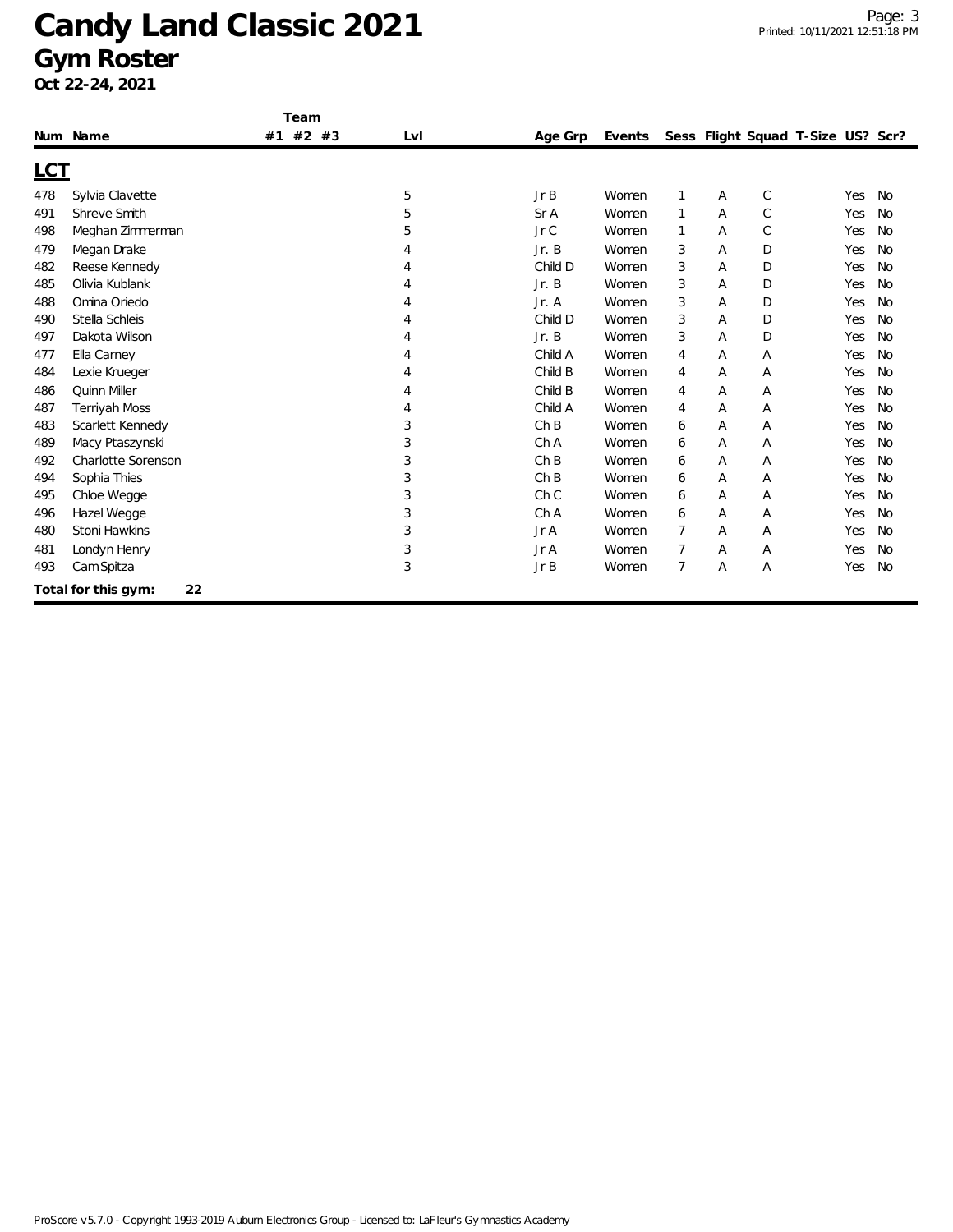**Team**

|                  | Num Name             | #2<br>#3<br>#1 | Lvl | Age Grp  | Events |                |   | Sess Flight Squad T-Size US? Scr? |     |    |
|------------------|----------------------|----------------|-----|----------|--------|----------------|---|-----------------------------------|-----|----|
| <u>M &amp; M</u> |                      |                |     |          |        |                |   |                                   |     |    |
| 186              | Carly Anderson       |                | 5   | Jr B     | Women  | 1              | А | Α                                 | Yes | No |
| 188              | Addison Batchelor    |                | 5   | Jr C     | Women  | 1              | Α | Α                                 | Yes | No |
| 190              | Caroline Bradley     |                | 5   | Sr A     | Women  | 1              | Α | Α                                 | Yes | No |
| 192              | <b>Addison Cerny</b> |                | 5   | Jr C     | Women  | 1              | Α | Α                                 | Yes | No |
| 194              | Payton Denneau       |                | 5   | Sr A     | Women  | 1              | А | Α                                 | Yes | No |
| 195              | Reese Gleesing       |                | 5   | Jr C     | Women  | 1              | Α | Α                                 | Yes | No |
| 200              | Naomi Hinek          |                | 5   | Jr C     | Women  | 1              | Α | Α                                 | Yes | No |
| 202              | <b>Gwen Huebner</b>  |                | 5   | Jr C     | Women  | 1              | А | Α                                 | Yes | No |
| 205              | Lucy Koenings        |                | 5   | Jr B     | Women  | 1              | А | Α                                 | Yes | No |
| 207              | Alanna Loyd          |                | 5   | Sr A     | Women  | 1              | Α | Α                                 | Yes | No |
| 211              | Jayden Menzynski     |                | 5   | Jr B     | Women  | 1              | А | B                                 | Yes | No |
| 216              | Janyiah Morris       |                | 5   | Jr C     | Women  | 1              | Α | Β                                 | Yes | No |
| 218              | Jenna Neusen         |                | 5   | Sr A     | Women  | 1              | Α | Β                                 | Yes | No |
| 226              | Natalie Reisinger    |                | 5   | Sr A     | Women  | 1              | Α | Β                                 | Yes | No |
| 228              | Eliana Romero        |                | 5   | Jr B     | Women  | 1              | Α | Β                                 | Yes | No |
| 234              | Giuliana Sessa       |                | 5   | Jr C     | Women  | 1              | Α | Β                                 | Yes | No |
| 235              | Mahogany Spivey      |                | 5   | Sr A     | Women  | 1              | Α | Β                                 | Yes | No |
| 239              | McKenzy Uttech       |                | 5   | Jr C     | Women  | 1              | Α | Β                                 | Yes | No |
| 241              | Kylee Zarate         |                | 5   | Sr A     | Women  | 1              | А | Β                                 | Yes | No |
| 187              | Abby Ashenberg       |                | 4   | Jr.D     | Women  | $\overline{2}$ | Α | B                                 | Yes | No |
| 212              | Ellie Mohr           |                | 4   | Jr.D     | Women  | $\overline{c}$ | А | B                                 | Yes | No |
| 221              | <b>Hailey Peters</b> |                | 4   | Jr. D    | Women  | $\overline{2}$ | Α | Β                                 | Yes | No |
| 224              | Lexi Price           |                | 4   | Jr. C    | Women  | 2              | Α | Β                                 | Yes | No |
| 227              | Kyla Richards        |                | 4   | Jr. C    | Women  | 2              | А | Β                                 | Yes | No |
| 232              | Sophie Schulze       |                | 4   | Jr. C    | Women  | 2              | Α | Β                                 | Yes | No |
| 240              | Lydia Walkowski      |                | 4   | Jr.D     | Women  | 2              | Α | Β                                 | Yes | No |
| 185              | Kendall Alauf        |                | 5   | Jr A     | Women  | 2              | А | Β                                 | Yes | No |
| 208              | Alyssa Loyd          |                | 5   | Jr A     | Women  | $\overline{2}$ | Α | Β                                 | Yes | No |
| 231              | Caroline Schriener   |                | 5   | Jr A     | Women  | 2              | А | Β                                 | Yes | No |
| 237              | Hailey Stephens      |                | 4   | Child D  | Women  | 3              | Α | B                                 | Yes | No |
| 196              | Adele Hauboldt       |                | 4   | Child C  | Women  | 4              | Α | D                                 | Yes | No |
| 197              | Kaylin Heinrich      |                | 4   | Child C  | Women  | 4              | Α | D                                 | Yes | No |
| 204              | Kylie Kennedy        |                | 4   | Child C  | Women  | 4              | Α | D                                 | Yes | No |
| 215              | Jayla Moore          |                | 4   | Child A  | Women  | 4              | Α | D                                 | Yes | No |
| 217              | Aubrey Nessman       |                | 4   | Child B  | Women  | 4              | Α | D                                 | Yes | No |
| 229              | Courtney Rozeski     |                | 4   | Child A  | Women  | 4              | Α | D                                 | Yes | No |
| 189              | Izzy Beres           |                | 3   | Jr D     | Women  | 5              | Α | Β                                 | Yes | No |
| 225              | Lila Redlich         |                | 3   | Jr C     | Women  | 5              | А | Β                                 | Yes | No |
| 513              | Rylie Williams       |                | 3   | Jr D     | Women  | 5              | Α | Β                                 | Yes | No |
| 242              | Makenna Zylka        |                | 3   | $Jr$ $D$ | Women  | 5              | Α | Β                                 | Yes | No |
| 511              | Adele Blanchette     |                | 3   | Ch C     | Women  | 6              | Α | Β                                 | Yes | No |
| 193              | <b>Addison Denis</b> |                | 3   | Ch C     | Women  | 6              | А | Β                                 | Yes | No |
| 201              | Laney Hoeffler       |                | 3   | Ch A     | Women  | 6              | А | Β                                 | Yes | No |
| 203              | Lila Kannass         |                | 3   | ChB      | Women  | 6              | Α | Β                                 | Yes | No |
| 209              | Leah Manske          |                | 3   | Ch A     | Women  | 6              | Α | Β                                 | Yes | No |
| 210              | Raelyn Manske        |                | 3   | Ch A     | Women  | 6              | Α | Β                                 | Yes | No |
| 213              | Maddie Monreal       |                | 3   | ChC      | Women  | 6              | А | Β                                 | Yes | No |
| 214              | Lucia Montie         |                | 3   | ChB      | Women  | 6              | Α | Β                                 | Yes | No |
| 219              | <b>Hazel Newell</b>  |                | 3   | Ch A     | Women  | 6              | Α | Β                                 | Yes | No |
| 220              | Kaley Pedretti       |                | 3   | Ch C     | Women  | 6              | Α | Β                                 | Yes | No |
| 223              | Nola Powell          |                | 3   | Ch A     | Women  | 6              | А | Β                                 | Yes | No |
| 238              | Cleo Trivizas        |                | 3   | ChB      | Women  | 6              | А | Β                                 | Yes | No |
| 198              | Bronwyn Henry        |                | 3   | JrB      | Women  | 7              | Α | D                                 | Yes | No |
| 512              | Keira Jacobson       |                | 3   | Ch D     | Women  | 7              | Α | D                                 | Yes | No |
| 206              | Addie Lau            |                | 3   | Ch D     | Women  | 7              | Α | D                                 | Yes | No |
|                  |                      |                |     |          |        |                |   |                                   |     |    |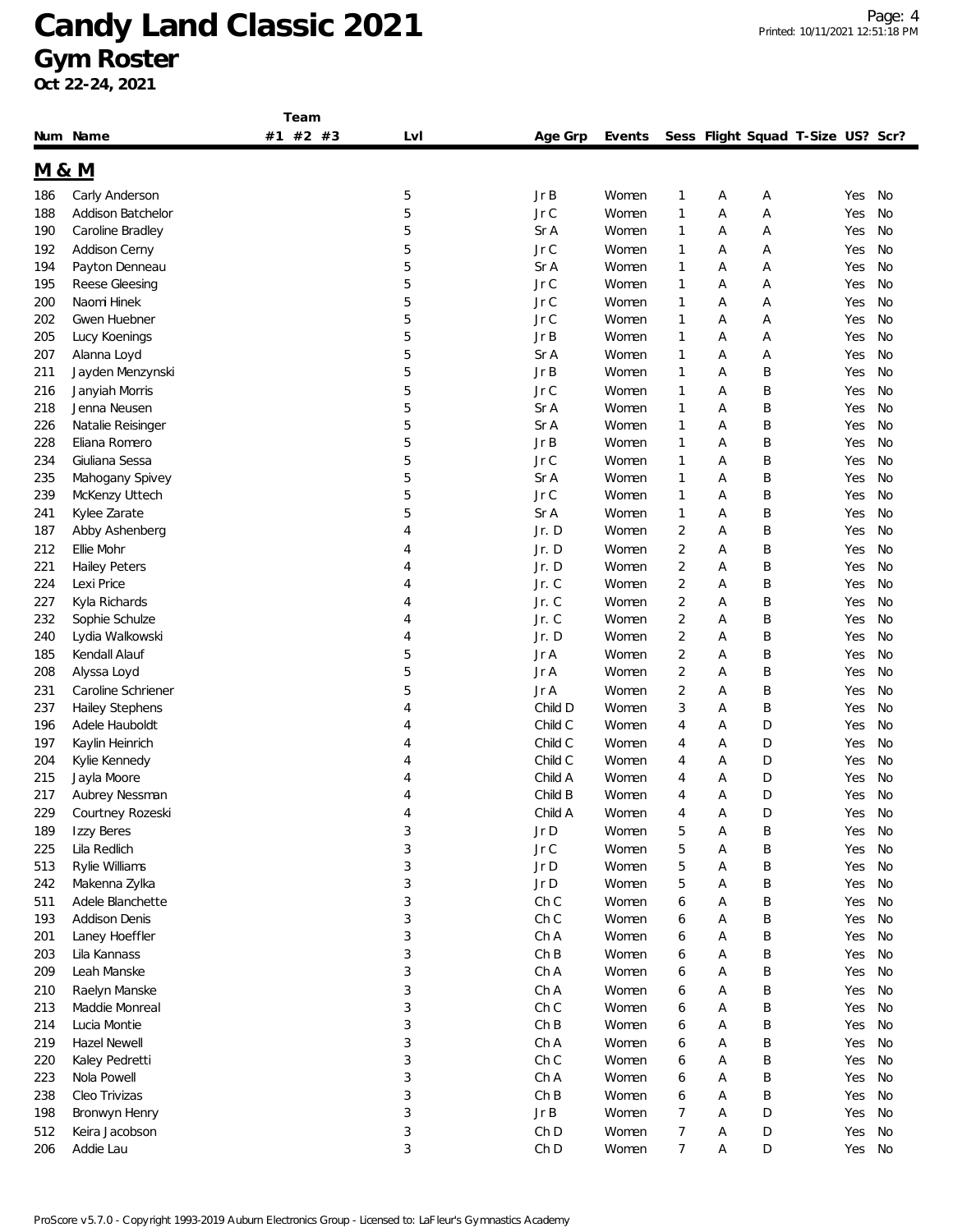|                  |                           | Team        |                |                 |        |   |   |   |                                   |    |
|------------------|---------------------------|-------------|----------------|-----------------|--------|---|---|---|-----------------------------------|----|
|                  | Num Name                  | #2 #3<br>#1 | LvI            | Age Grp         | Events |   |   |   | Sess Flight Squad T-Size US? Scr? |    |
| <u>M &amp; M</u> | continued                 |             |                |                 |        |   |   |   |                                   |    |
| 505              | Reagan Pepe               |             | 3              | JrB             | Women  |   | A | D | Yes                               | No |
| 222              | <b>Violet Plemons</b>     |             | 3              | Jr A            | Women  |   | A | D | Yes                               | No |
| 230              | <b>Avery Salas</b>        |             | 3              | Ch <sub>D</sub> | Women  |   | A | D | Yes                               | No |
| 233              | Kendall Seewald           |             | 3              | Ch D            | Women  |   | A | D | Yes                               | No |
| 191              | Samantha Cavanna          |             | $\mathfrak{D}$ | child A         | Women  | 8 | A | A | Yes                               | No |
| 199              | Parker Herek              |             | $\overline{2}$ | Child D         | Women  | 8 | A | A | Yes                               | No |
| 506              | Claire Schmidt            |             | 2              | child A         | Women  | 8 | A | A | Yes                               | No |
| 236              | April Stachowiak          |             |                | Child C         | Women  | 8 | A | A | Yes                               | No |
| 507              | Brooklyn Vokovitch        |             | 2              | Jr. B           | Women  | 9 | A | D | Yes                               | No |
|                  | Total for this gym:<br>64 |             |                |                 |        |   |   |   |                                   |    |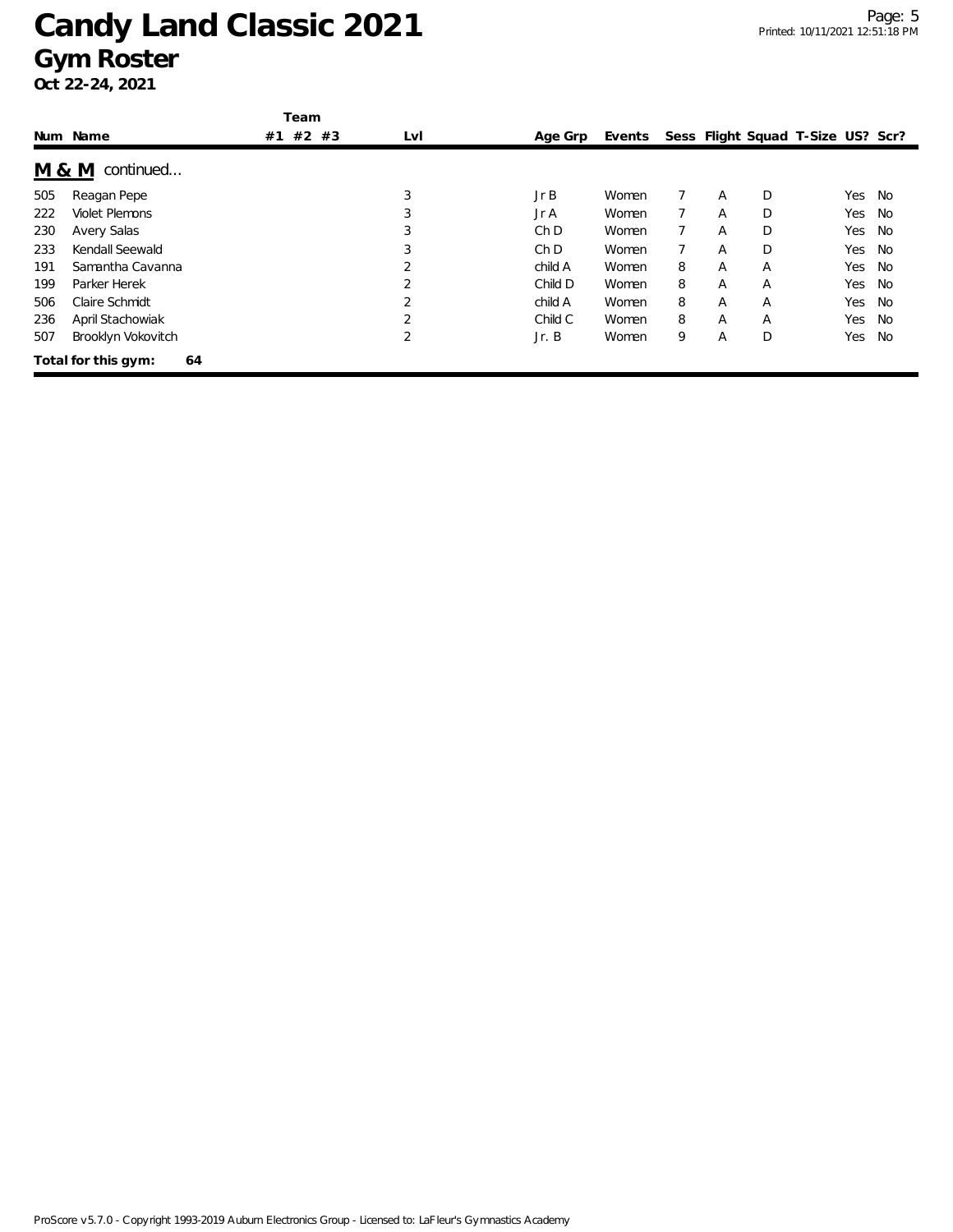|     | Num Name                  | Team<br>#2<br>#3<br>#1 | LvI | Age Grp | Events |   |   |   | Sess Flight Squad T-Size US? Scr? |           |
|-----|---------------------------|------------------------|-----|---------|--------|---|---|---|-----------------------------------|-----------|
|     |                           |                        |     |         |        |   |   |   |                                   |           |
|     | Madtown                   |                        |     |         |        |   |   |   |                                   |           |
| 279 | Elise Deitte              |                        | 4   | Jr. C   | Women  | 2 | A | A | Yes                               | No        |
| 282 | Macie Finley              |                        |     | Jr. C   | Women  | 2 | A | A | Yes                               | No        |
| 285 | Averi Kalscheur           |                        |     | Jr. C   | Women  | 2 | Α | A | Yes                               | <b>No</b> |
| 278 | Carissa Bittrich          |                        | 4   | Jr. B   | Women  | 3 | Α | B | Yes                               | No        |
| 284 | Helen Haroldson           |                        |     | Child C | Women  |   | A |   | Yes                               | Yes       |
| 286 | Anna Koeller              |                        | 3   | Jr D    | Women  | 5 | Α | A | Yes                               | No        |
| 291 | Lucy Wagner               |                        | 3   | Sr A    | Women  | 5 | Α | A | Yes                               | No        |
| 276 | Myra Andreas              |                        | 3   | Jr A    | Women  | 7 | A | C | Yes                               | <b>No</b> |
| 281 | Eleanor Evans             |                        | 3   | Ch D    | Women  | 7 | Α | C | Yes                               | No        |
| 283 | Lucie Hansen              |                        |     | Jr B    | Women  |   | Α | С | Yes                               | No        |
| 277 | Olivia April              |                        |     | child A | Women  | 8 | Α | C | Yes                               | <b>No</b> |
| 288 | Fynleigh Simon            |                        |     | Child C | Women  | 8 | Α | C | Yes                               | <b>No</b> |
| 289 | Kenzie Soderling          |                        |     | Child C | Women  | 8 | A | C | Yes                               | <b>No</b> |
| 290 | Arya Summers              |                        |     | Child B | Women  | 8 | Α | C | Yes                               | <b>No</b> |
| 287 | Mina Oikonomopoulos       |                        | 2   | Jr. A   | Women  | 9 | A | A | Yes                               | No        |
|     | Total for this gym:<br>15 |                        |     |         |        |   |   |   |                                   |           |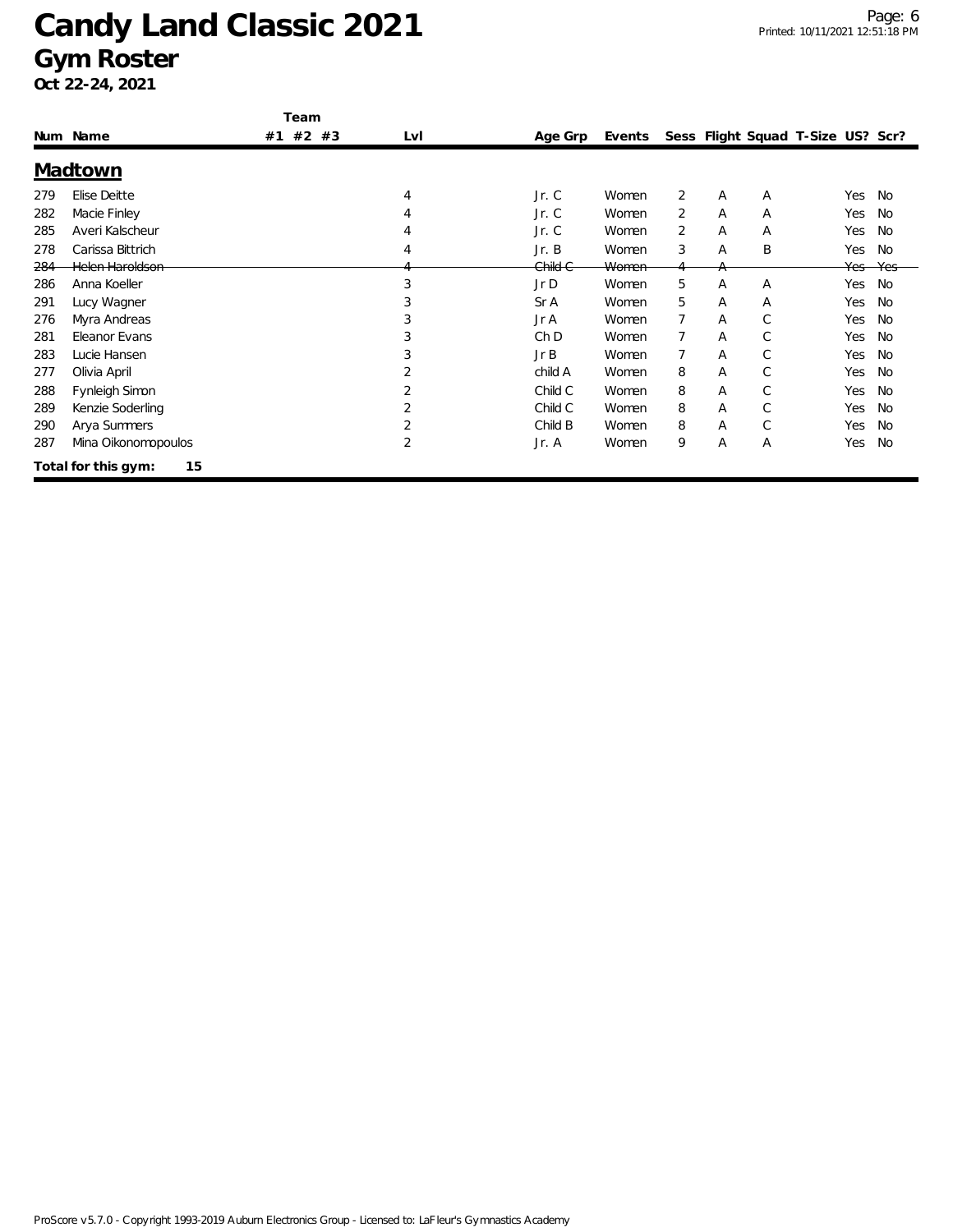|         |                           | Team     |     |         |        |                |   |              |                                   |           |
|---------|---------------------------|----------|-----|---------|--------|----------------|---|--------------|-----------------------------------|-----------|
|         | Num Name                  | #1 #2 #3 | Lvl | Age Grp | Events |                |   |              | Sess Flight Squad T-Size US? Scr? |           |
|         | <u>MWT - HL</u>           |          |     |         |        |                |   |              |                                   |           |
| 508     | Izzy Blok                 |          | 4   | Jr. D   | Women  | 2              | Α | $\mathsf{C}$ | Yes                               | No        |
| 320     | Adelyn Groff              |          |     | Jr. C   | Women  | 2              | A | $\mathsf{C}$ | Yes                               | <b>No</b> |
| 514     | Addie Hester              |          |     | Jr. C   | Women  | 2              | Α | $\mathsf{C}$ | Yes                               | <b>No</b> |
| 328     | Elana Reyes               |          |     | Jr. C   | Women  | 2              | Α | C            | Yes                               | <b>No</b> |
| 509     | Tess Verdegan             |          |     | Jr. C   | Women  | 2              | Α | C            | Yes                               | <b>No</b> |
| 333     | Ashley Wickersham         |          |     | Jr. D   | Women  | $\overline{2}$ | A | C            | Yes                               | <b>No</b> |
| 318     | Ryanne Eagon              |          |     | Child D | Women  | 3              | Α | B            | Yes                               | <b>No</b> |
| 322     | Ellen Haley               |          |     | Jr. A   | Women  | 3              | Α | B            | Yes                               | <b>No</b> |
| 324     | Jaeda Hughes              |          |     | Jr. A   | Women  | 3              | Α | B            | Yes                               | <b>No</b> |
| 325     | Elise Long                |          |     | Child D | Women  | 3              | Α | B            | Yes                               | <b>No</b> |
| 329     | Amelia Smith              |          |     | Jr. B   | Women  | 3              | Α | B            | Yes                               | No        |
| 331     | Ella Torgersen            |          |     | Jr. A   | Women  | 3              | Α | Β            | Yes                               | <b>No</b> |
| 332     | Kenley Walos              |          |     | Jr. B   | Women  | 3              | Α | B            | Yes                               | <b>No</b> |
| 316     | <b>Mairead Bruss</b>      |          |     | Child A | Women  | 4              | Α | Α            | Yes                               | <b>No</b> |
| 317     | Kaliona Davidson          |          |     | Child C | Women  | 4              | Α | Α            | Yes                               | <b>No</b> |
| 319     | Evelyn Fritz              |          |     | Child C | Women  | 4              | Α | Α            | Yes                               | <b>No</b> |
| 321     | Vera Grutz                |          |     | Child B | Women  |                | А | $\uparrow$   | Yes                               | Yes       |
| 323     | Sylvia Hoida              |          | 4   | Child B | Women  | 4              | Α | A            | Yes                               | <b>No</b> |
| 326     | Molly McAboy              |          |     | Child C | Women  | 4              | A | Α            | Yes                               | No        |
| 327     | Vivi McDowell             |          |     | Child B | Women  | 4              | A | A            | Yes                               | No        |
| $330 -$ | Hanna Strong              |          |     | Child B | Women  |                |   |              | Yes                               | Yes       |
|         | 21<br>Total for this gym: |          |     |         |        |                |   |              |                                   |           |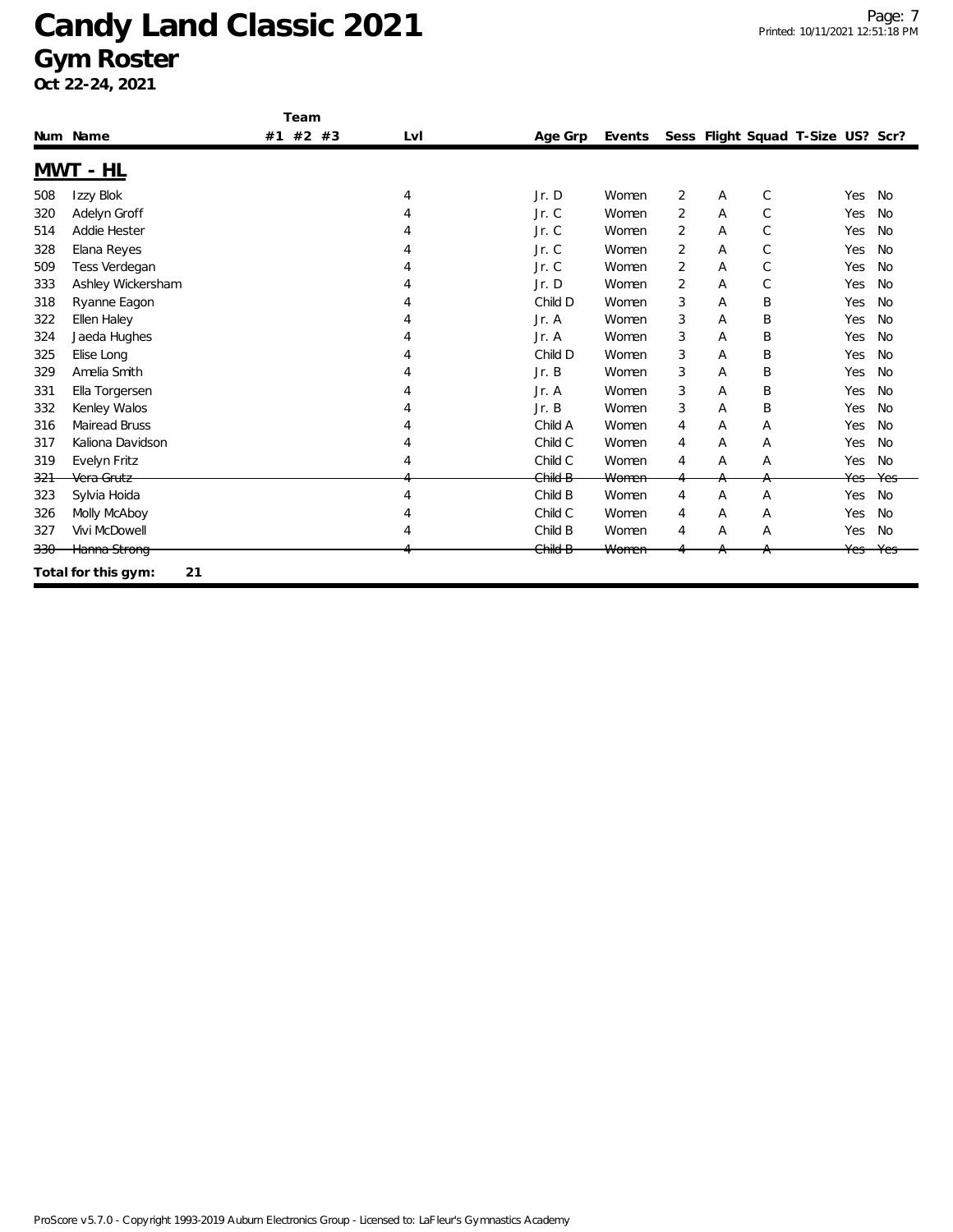**Team**

|     | Num Name              | #2<br>#3<br>#1 | Lvl                     | Age Grp | Events |                |   | Sess Flight Squad T-Size US? Scr? |     |    |
|-----|-----------------------|----------------|-------------------------|---------|--------|----------------|---|-----------------------------------|-----|----|
|     | <u>Russell</u>        |                |                         |         |        |                |   |                                   |     |    |
| 406 | Chloe Aumann          |                | 5                       | Jr C    | Women  | 1              | А | C                                 | Yes | No |
| 419 | <b>Ashley Deering</b> |                | 5                       | Jr C    | Women  | 1              | Α | $\mathsf C$                       | Yes | No |
| 434 | Leighton Johnson      |                | 5                       | Jr C    | Women  | 1              | Α | C                                 | Yes | No |
| 453 | Journey Michels       |                | 5                       | Jr C    | Women  | 1              | Α | C                                 | Yes | No |
| 469 | Elsa Urban            |                | 5                       | Jr C    | Women  | 1              | Α | C                                 | Yes | No |
| 473 | Zadie Williams        |                | 5                       | Jr B    | Women  | 1              | Α | С                                 | Yes | No |
| 474 | Morgan Witkowski      |                | 5                       | Jr B    | Women  | 1              | Α | C                                 | Yes | No |
| 416 | Cali Christopherson   |                | 4                       | Jr. C   | Women  | 2              | Α | D                                 | Yes | No |
| 445 | Anna Ladick           |                | 4                       | Jr. C   | Women  | $\overline{2}$ | Α | D                                 | Yes | No |
| 408 | Layne Baxter          |                | 4                       | Jr. B   | Women  | 3              | Α | Α                                 | Yes | No |
| 411 | Isabelle Brandes      |                | 4                       | Jr. A   | Women  | 3              | Α | Α                                 | Yes | No |
| 432 | Megan Hyman           |                | 4                       | Jr. A   | Women  | 3              | Α | Α                                 | Yes | No |
| 447 | Tevyn Lang            |                | 4                       | Jr. B   | Women  | 3              | Α | Α                                 | Yes | No |
| 452 | Lily Meadows          |                | 4                       | Jr. B   | Women  | 3              | Α | Α                                 | Yes | No |
| 457 | Kenzi Ramos           |                | 4                       | Jr. B   | Women  | 3              | Α | Α                                 | Yes | No |
| 466 | Meg Tichy             |                | 4                       | Jr. A   | Women  | 3              | Α | A                                 | Yes | No |
| 462 | Brooklyn Schneider    |                | 4                       | Child A | Women  | 4              | Α | С                                 | Yes | No |
| 407 | Paige Barlow          |                | 3                       | Jr D    | Women  | 5              | Α | Β                                 | Yes | No |
| 410 | Maya Bodette          |                | 3                       | Jr C    | Women  | 5              | Α | Β                                 | Yes | No |
| 412 | Emerie Bredl-Hryndej  |                | 3                       | Sr A    | Women  | 5              | Α | B                                 | Yes | No |
| 413 | Karlie Brillowski     |                | 3                       | Sr A    | Women  | 5              | Α | B                                 | Yes | No |
| 425 | Katherine Gould       |                | 3                       | Jr D    | Women  | 5              | A | Β                                 | Yes | No |
| 430 | Maria Hendrix         |                | 3                       | Jr C    | Women  | 5              | Α | B                                 | Yes | No |
| 431 | Jersey Heyroth        |                | 3                       | Jr D    | Women  | 5              | А | Β                                 | Yes | No |
| 433 | Braelyn Johnson       |                | 3                       | Jr C    | Women  | 5              | Α | C                                 | Yes | No |
| 436 | Azleigh Kawleski      |                | 3                       | Jr D    | Women  | 5              | Α | C                                 | Yes | No |
| 454 | Lexi Petterson        |                | 3                       | Sr A    | Women  | 5              | Α | C                                 | Yes | No |
| 455 | Allison Pierzchalski  |                | 3                       | Jr D    | Women  | 5              | Α | C                                 | Yes | No |
| 460 | Gabriella Richter     |                | 3                       | Jr C    | Women  | 5              | Α | C                                 | Yes | No |
| 468 | Claire Trzebiatowski  |                | 3                       | Jr D    | Women  | 5              | Α | C                                 | Yes | No |
| 415 | Lilly Check           |                | 3                       | Ch C    | Women  | 6              | Α | D                                 | Yes | No |
| 435 | Maddie Johnson        |                | 3                       | Ch A    | Women  | 6              | Α | D                                 | Yes | No |
| 443 | Morgan Kuklinski      |                | 3                       | Ch C    | Women  | 6              | Α | D                                 | Yes | No |
| 472 | Audrey Williams       |                | 3                       | Ch C    | Women  | 6              | Α | D                                 | Yes | No |
| 421 | Rylee Drossel         |                | 3                       | Jr B    | Women  | 7              | Α | Β                                 | Yes | No |
| 440 | Sophia Kinsella       |                | 3                       | Ch D    | Women  | $\overline{7}$ | Α | B                                 | Yes | No |
| 444 | Raelynn Kurszewski    |                | 3                       | JrB     | Women  |                | Α | Β                                 | Yes | No |
| 449 | Ayva Lee              |                | 3                       | Jr B    | Women  | 7              | А | Β                                 | Yes | No |
| 456 | Lorelei Pillsbury     |                | 3                       | Jr A    | Women  | 7              | А | Β                                 | Yes | No |
| 409 | Adriana Bender        |                | $\overline{\mathbf{c}}$ | Child D | Women  | 8              | Α | Α                                 | Yes | No |
| 418 | Brooklyn Danielski    |                | $\overline{2}$          | Child B | Women  | 8              | Α | А                                 | Yes | No |
| 423 | Illa Gehrke           |                | 2                       | Child B | Women  | 8              | А | Α                                 | Yes | No |
| 424 | Anna Gilman           |                | 2                       | Child D | Women  | 8              | А | Α                                 | Yes | No |
| 426 | Madelyn Gould         |                | $\overline{2}$          | Child B | Women  | 8              | Α | Α                                 | Yes | No |
| 427 | Gabi Gruszynski       |                | $\overline{2}$          | Child D | Women  | 8              | А | Α                                 | Yes | No |
| 428 | Josephine Hansen      |                | $\overline{2}$          | Child D | Women  | 8              | Α | Α                                 | Yes | No |
| 437 | Emma Kawlewski        |                | $\overline{c}$          | Child C | Women  | 8              | А | Α                                 | Yes | No |
| 438 | Kaelyn King           |                | $\overline{c}$          | Child D | Women  | 8              | Α | C                                 | Yes | No |
| 439 | Ruthie Kinsella       |                | $\overline{c}$          | child A | Women  | 8              | Α | $\mathsf C$                       | Yes | No |
| 442 | Bentley Kruzicki      |                | $\overline{c}$          | Child D | Women  | 8              | Α | C                                 | Yes | No |
| 448 | Rene Lauer            |                | $\overline{2}$          | Child C | Women  | 8              | А | С                                 | Yes | No |
| 461 | Victoria Roberts      |                | $\overline{2}$          | Child D | Women  | 8              | А | C                                 | Yes | No |
| 464 | Isabelle Schultz      |                | 2                       | child A | Women  | 8              | А | C                                 | Yes | No |
| 467 | Attie Tritz           |                | $\overline{c}$          | Child B | Women  | 8              | А | С                                 | Yes | No |
| 470 | Zoey Vavrina          |                | $\overline{2}$          | child A | Women  | 8              | Α | С                                 | Yes | No |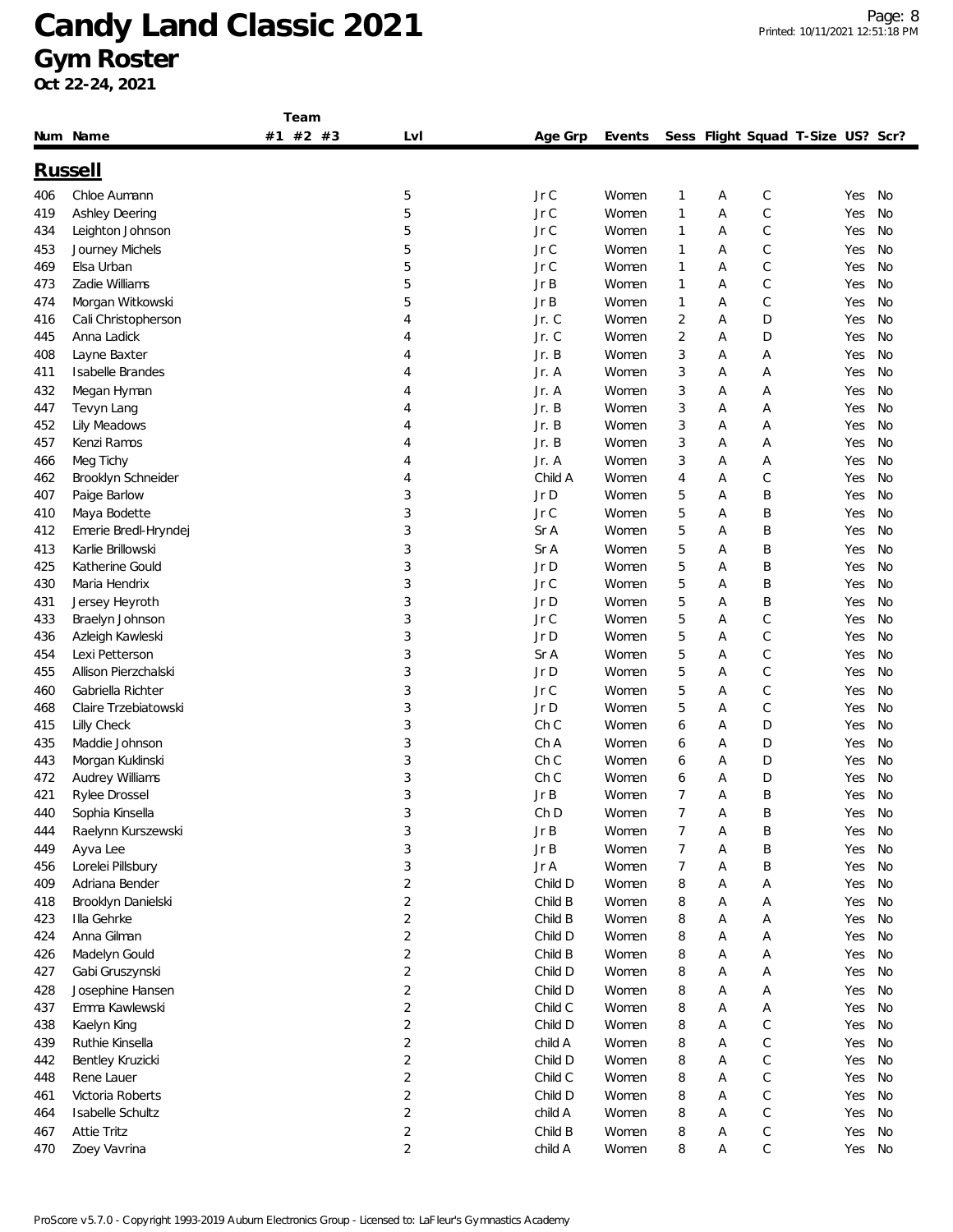|     |                             | Team     |                |         |        |   |   |              |                                   |     |           |
|-----|-----------------------------|----------|----------------|---------|--------|---|---|--------------|-----------------------------------|-----|-----------|
|     | Num Name                    | #1 #2 #3 | LvI            | Age Grp | Events |   |   |              | Sess Flight Squad T-Size US? Scr? |     |           |
|     | continued<br><u>Russell</u> |          |                |         |        |   |   |              |                                   |     |           |
| 414 | Evelyn Carter               |          | 2              | Jr.C    | Women  | 9 | Α | B            |                                   | Yes | <b>No</b> |
| 417 | Makayla Dalsbo              |          | 2              | Jr.D    | Women  | 9 | A | B            |                                   | Yes | <b>No</b> |
| 420 | <b>Addison Dorshorst</b>    |          | 2              | Jr. A   | Women  | 9 | Α | B            |                                   | Yes | No        |
| 422 | Ali Eichenberg              |          | 2              | Jr.C    | Women  | 9 | Α | $\mathsf{C}$ |                                   | Yes | No        |
| 429 | Harper Henaman              |          | 2              | Jr.D    | Women  | 9 | A | B            |                                   | Yes | No        |
| 441 | Evalee Kraemer              |          | 2              | Jr. D   | Women  | 9 | A | $\mathsf{C}$ |                                   | Yes | No        |
| 446 | Mollie Ladick               |          | 2              | Jr. A   | Women  | 9 | A | $\mathsf{C}$ |                                   | Yes | <b>No</b> |
| 450 | Nola Mae Lund               |          | 2              | Jr. A   | Women  | 9 | A | $\mathsf{C}$ |                                   | Yes | No        |
| 451 | Layla Marshall              |          | 2              | Jr.C    | Women  | 9 | Α | $\mathsf{C}$ |                                   | Yes | No        |
| 458 | Greenley Rasmussen          |          | 2              | Jr. B   | Women  | 9 | A | $\mathsf{C}$ |                                   | Yes | <b>No</b> |
| 459 | Morgan Rhinehart            |          | $\overline{2}$ | Jr. B   | Women  | 9 | Α | C            |                                   | Yes | No        |
| 463 | Avary Schultz               |          | 2              | Jr. A   | Women  | 9 | A | $\mathsf{C}$ |                                   | Yes | <b>No</b> |
| 465 | Mora Schultz                |          | 2              | Jr.C    | Women  | 9 | A | $\mathsf{C}$ |                                   | Yes | No        |
| 471 | Lily Walczak                |          | 2              | Jr. B   | Women  | 9 | A | $\mathsf{C}$ |                                   | Yes | No        |
| 515 | Hannah Woyak                |          | 2              | Jr.C    | Women  | 9 | A | $\mathsf{C}$ |                                   | Yes | No        |
| 475 | Annabelle Zubella           |          | 2              | Jr. B   | Women  | 9 | Α | C            |                                   | Yes | No        |
| 476 | Danica Zuelke               |          | 2              | Jr. B   | Women  | 9 | Α | $\mathsf{C}$ |                                   | Yes | <b>No</b> |
|     | 72<br>Total for this gym:   |          |                |         |        |   |   |              |                                   |     |           |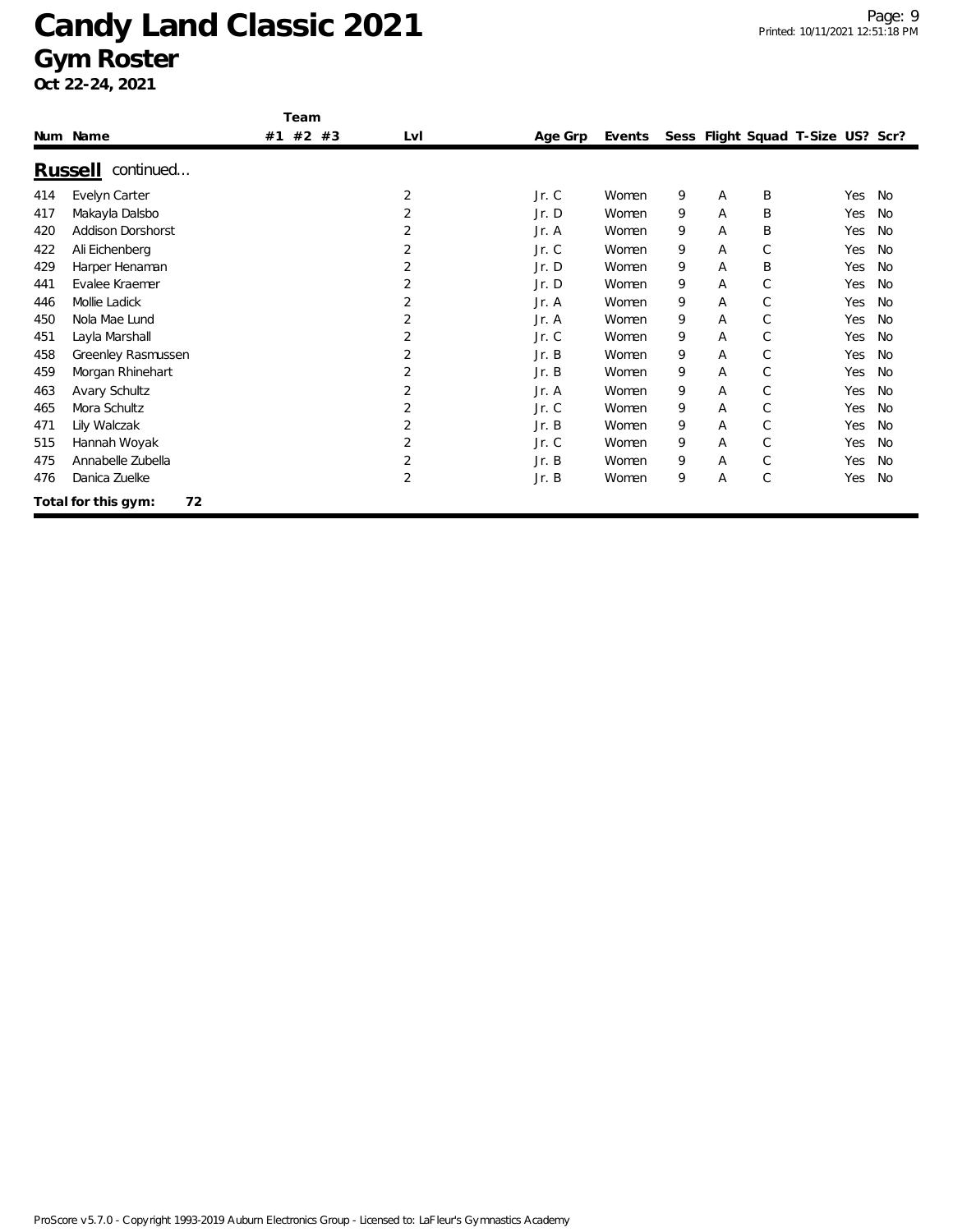|       |                           | Team     |     |                  |        |                |   |   |                                   |           |
|-------|---------------------------|----------|-----|------------------|--------|----------------|---|---|-----------------------------------|-----------|
|       | Num Name                  | #1 #2 #3 | Lvl | Age Grp          | Events |                |   |   | Sess Flight Squad T-Size US? Scr? |           |
| Salto |                           |          |     |                  |        |                |   |   |                                   |           |
| 292   | Lucinda Alarcon           |          | 5   | JrC              | Women  | 1              | Α | B | Yes                               | <b>No</b> |
| 305   | Kaylee McNeil             |          | 5   | JrB              | Women  | 1              | Α | B | Yes                               | <b>No</b> |
| 314   | Airiana Williams          |          | 5   | JrB              | Women  | 1              | A | B | Yes                               | <b>No</b> |
| 304   | Karissa Madsen            |          | 4   | Jr. C            | Women  | 2              | Α | Α | Yes                               | <b>No</b> |
| 309   | Grace Scott               |          |     | <del>Jr. C</del> | Women  | $\overline{2}$ | A |   | Yes                               | Yes       |
| 295   | Jillian Blackwood         |          | 4   | Jr. A            | Women  | 3              | A | A | Yes                               | <b>No</b> |
| 296   | Natalie Blackwood         |          |     | Jr. A            | Women  | 3              | Α | A | Yes                               | <b>No</b> |
| 299   | Addisyn Godin             |          |     | Jr. B            | Women  | 3              | Α | Α | Yes                               | <b>No</b> |
| 301   | Vivi Kusnir               |          |     | Jr. A            | Women  | 3              | Α | Α | Yes                               | <b>No</b> |
| 307   | Tania Polly               |          |     | Child D          | Women  | 3              | Α | Α | Yes                               | No        |
| 294   | Melanie Azarian           |          |     | Child B          | Women  | $\overline{4}$ | A | D | Yes                               | <b>No</b> |
| 504   | Emma Donner               |          |     | Child A          | Women  | 4              | A | D | Yes                               | No        |
| 300   | Milania Gunderson         |          |     | Child A          | Women  | $\overline{4}$ | Α | D | Yes                               | No        |
| 312   | Amelia Sprangers          |          |     | Child B          | Women  | $\overline{4}$ | Α | D | Yes                               | <b>No</b> |
| 501   | Kelly Xu                  |          |     | Child C          | Women  | $\overline{4}$ | A | D | Yes                               | <b>No</b> |
| 315   | Matty Zeratsky            |          |     | Child B          | Women  | 4              | A | D | Yes                               | <b>No</b> |
| 302   | Kennedy Kwasniewicz       |          | 3   | Jr C             | Women  | 5              | A | D | Yes                               | <b>No</b> |
| 310   | <b>Riley Sievers</b>      |          | 3   | Jr C             | Women  | 5              | Α | D | Yes                               | <b>No</b> |
| 311   | <b>Addison Sparks</b>     |          | 3   | Sr A             | Women  | 5              | Α | D | Yes                               | <b>No</b> |
| 306   | <b>Adalyn Peters</b>      |          | 3   | Ch A             | Women  | 6              | Α | Α | Yes                               | <b>No</b> |
| 293   | Lucy Ashley               |          | 3   | Jr A             | Women  | $\overline{7}$ | A | B | Yes                               | <b>No</b> |
| 297   | Lilikoi Burczyk           |          | 3   | JrB              | Women  | $\overline{7}$ | A | B | Yes                               | <b>No</b> |
| 298   | Addison Ganju             |          | 3   | Ch <sub>D</sub>  | Women  | $\overline{7}$ | Α | B | Yes                               | No        |
| 303   | Ella Lindner              |          | 3   | Ch <sub>D</sub>  | Women  | $\overline{7}$ | Α | B | Yes                               | <b>No</b> |
| 308   | Parvana Prakas Varier     |          | 3   | Jr B             | Women  | $\overline{7}$ | Α | Β | Yes                               | <b>No</b> |
| 313   | Kamryn Tubin              |          |     | <del>Jr A</del>  | Women  |                |   | B | Yes                               |           |
|       | Total for this gym:<br>26 |          |     |                  |        |                |   |   |                                   |           |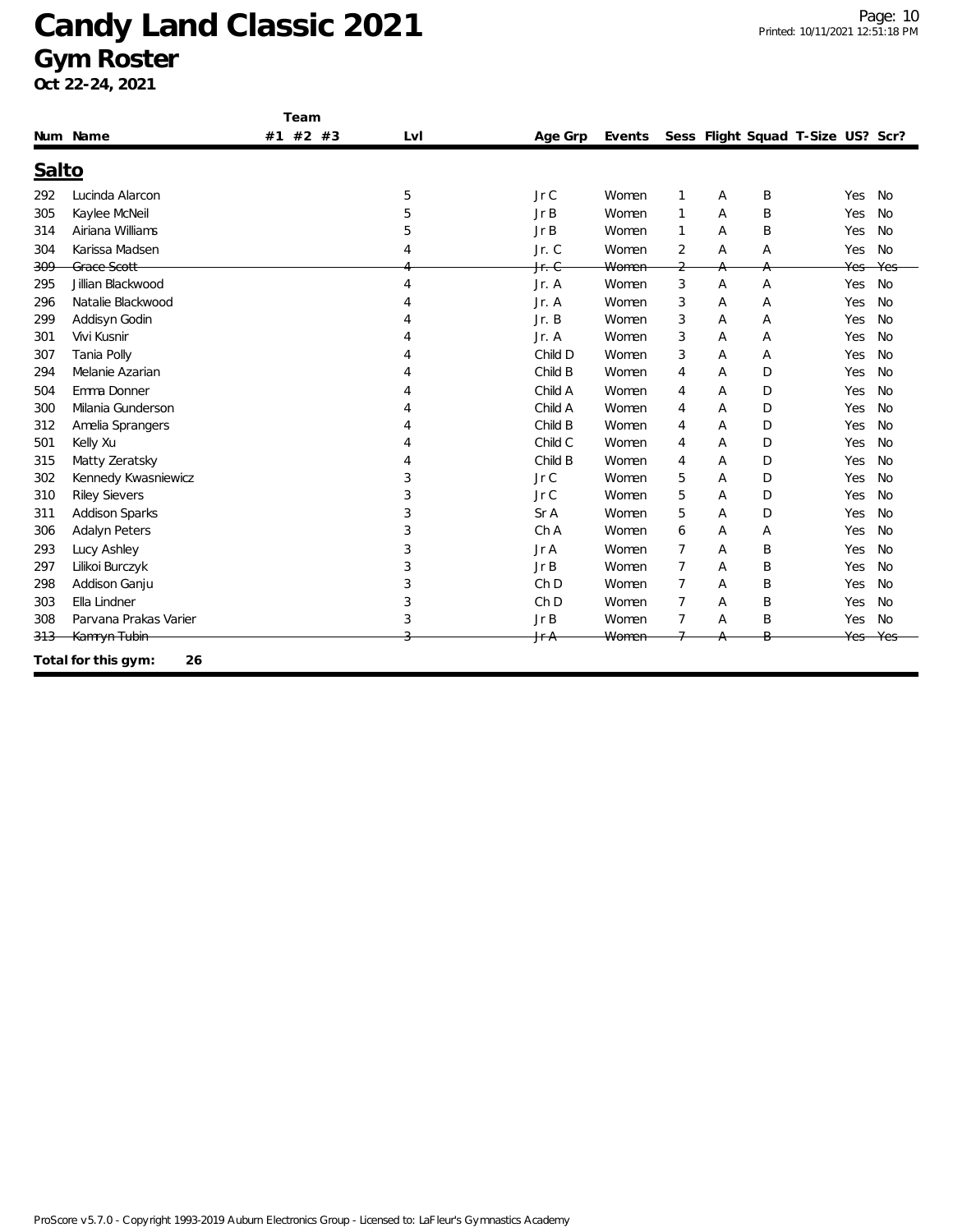|                 |                                | Team     |                |         |        |                |        |                                   |            |           |
|-----------------|--------------------------------|----------|----------------|---------|--------|----------------|--------|-----------------------------------|------------|-----------|
|                 | Num Name                       | #1 #2 #3 | Lvl            | Age Grp | Events |                |        | Sess Flight Squad T-Size US? Scr? |            |           |
|                 |                                |          |                |         |        |                |        |                                   |            |           |
|                 | <u>Scamps</u>                  |          |                |         |        |                |        |                                   |            |           |
| 140             | <b>Brooke Simon</b>            |          | 5              | Jr B    | Women  | 1              | Α      | Α                                 | Yes        | No        |
| 141             | Leah Strzalka                  |          | 5              | Jr B    | Women  | 1              | Α      | Α                                 | Yes        | <b>No</b> |
| 101             | Camila Aguilar Aguilar-Herrera |          | 5              | Jr A    | Women  | $\overline{2}$ | Α      | D                                 | Yes        | No        |
| 119             | Kensi Hansen                   |          | 5              | Jr A    | Women  | $\overline{2}$ | Α      | D                                 | Yes        | No        |
| 125             | Makenna Jolley                 |          | 5              | Jr A    | Women  | $\overline{2}$ | Α      | D                                 | Yes        | No        |
| 126             | Mia Keiser                     |          | 5              | Jr A    | Women  | $\overline{2}$ | Α      | D                                 | Yes        | No        |
| 127             | Aubriana Kenesie               |          | 5              | Jr A    | Women  | 2              | Α      | D                                 | Yes        | No        |
| 133             | Nova Newberry                  |          | 5              | Jr A    | Women  | 2              | Α      | D                                 | Yes        | No        |
| 142             | Nora Strzalka                  |          | 5              | Jr A    | Women  | 2              | Α      | D                                 | Yes        | No        |
| 145             | Evelyn Welker                  |          | 5              | Jr A    | Women  | $\overline{2}$ | Α      | D                                 | Yes        | No        |
| 103             | Elizabeth Black                |          | 4              | Child D | Women  | 3              | Α      | D                                 | Yes        | No        |
| 109             | Aleesa Cruz                    |          | 4              | Jr. A   | Women  | 3              | Α      | D                                 | Yes        | No        |
| 111             | Eleni Easton                   |          | 4              | Child D | Women  | 3              | Α      | D                                 | Yes        | No        |
| 147             | Ella Woltersdorf               |          | 4              | Jr. A   | Women  | 3              | Α      | D                                 | Yes        | No        |
| 148             | Isabella Wood                  |          | 4              | Child D | Women  | 3              | Α      | D                                 | Yes        | No        |
| 113             | Holly Ferraro                  |          | 4              | Child C | Women  | 4              | Α      | Β                                 | Yes        | No        |
| 132             | Sofia Marsceau                 |          | 4              | Child C | Women  | 4              | Α      | B                                 | Yes        | No        |
| 135             | Michaela Padecky               |          | 4              | Child C | Women  | 4              | Α      | B                                 | Yes        | No        |
| 105             | Kalynn Burch-Little            |          | 3              | Jr C    | Women  | 5              | Α      | $\mathsf C$                       | Yes        | No        |
| 106             | Roisin Cook                    |          | 3              | Jr C    | Women  | 5              | Α      | $\mathsf C$                       | Yes        | No        |
| <del>11</del> 4 | Maria Ferraro                  |          | 3              | SfA     | Women  | 5              | Α      | C                                 | Yes        | Yes       |
| 130             | Amy Lucas                      |          | 3              | Jr C    | Women  | 5              | Α      | $\mathsf C$                       | Yes        | No        |
| 104             | Avery Boudreau                 |          | 3              | Ch A    | Women  | 6              | Α      | $\mathsf C$                       | Yes        | No        |
| 107             | Nevaeh Coon                    |          | 3              | Ch A    | Women  | 6              | Α      | $\mathcal{C}$                     | Yes        | No        |
| 108             | Emma Cooper                    |          | 3              | Ch C    | Women  | 6              | Α      | $\mathsf C$                       | Yes        | No        |
| 112             | Georgia Ferraro                |          | 3              | Ch B    | Women  | 6              | Α      | $\mathsf C$                       | Yes        | No        |
| 118             | Eva Groves                     |          | 3              | ChB     | Women  | 6              | Α      | $\mathsf C$                       | Yes        | No        |
| 129             | Lorelei Long                   |          | 3              | Ch A    | Women  | 6              | Α      | $\mathcal{C}$                     | Yes        | No        |
| 131             | Phoebe Lucas                   |          | 3              | ChB     | Women  | 6              | Α      | $\mathsf C$                       | Yes        | No        |
| 134             | Emrey Novak                    |          | 3              | ChB     | Women  | 6              | Α      | $\mathsf C$                       | Yes        | No        |
| 510             | Juno Peel                      |          | 3              | Ch A    | Women  | 6              | Α      | $\mathsf C$                       | Yes        | No        |
| 136             | Ariana Rivera                  |          | 3              | Ch A    | Women  | 6              | Α      | $\mathsf C$                       | Yes        | No        |
| 137             | Italy Rojo                     |          | 3              | Ch C    | Women  | 6              | Α      | $\mathsf{C}$                      | Yes        | No        |
| 143             | Taylor Turner                  |          | 3              | Ch B    | Women  | 6              | А      | $\mathsf C$                       | Yes        | <b>No</b> |
| 146             | Harper Winter                  |          | 3              | ChB     | Women  | 6              | Α      | $\mathcal{C}$                     | Yes        | No        |
| 102             | Faith Biehn                    |          | 3              | Jr A    | Women  | 7              | Α      | C                                 | Yes        | No        |
| 110             | Isabella Diaz                  |          | 3              | Ch D    | Women  | 7              | Α      | $\mathsf C$                       | Yes        | No        |
| 115             | Ali Fischer                    |          | 3              | Ch D    | Women  | 7              | А      | $\mathsf C$                       | Yes        | No        |
| 116             | Laynee Fisher                  |          | 3              | Ch D    | Women  | 7              | А      | $\mathsf C$                       | Yes        | No        |
| 117             | Nalani Foster                  |          | 3              | JrB     | Women  | 7              | Α      | $\mathsf C$                       | Yes        | No        |
| 120             | Fiona Haroian                  |          | 3              | Jr B    | Women  | 7              | Α      | $\mathsf C$                       | Yes        | No        |
| 124             | Hadassah Johnson               |          | 3              | Jr A    | Women  | 7              | Α      | $\mathsf C$                       | Yes        | No        |
| 128             | Sofia Lanum                    |          | 3              | Jr A    | Women  | 7              | Α      | $\mathsf C$                       | Yes        | No        |
| 138             | Mia Seisay                     |          | 3              | Ch D    | Women  | 7              | Α      | C                                 | Yes        | No        |
| 121             | Elsie Hemphill                 |          | 2              | child A | Women  | 8              | Α      | Β                                 | Yes        | No        |
| 122             | Leyla Irabagon                 |          | 2              | Child B | Women  | 8              | Α      | Β                                 | Yes        | No        |
|                 |                                |          | $\overline{c}$ | Child B | Women  |                |        |                                   |            | No        |
| 123<br>139      | Lilly Irabagon                 |          | $\overline{a}$ | child A | Women  | 8<br>8         | Α      | Β<br>В                            | Yes<br>Yes | Yes       |
|                 | Nia Shepherd<br>Addison Urban  |          | $\sqrt{2}$     | child A | Women  |                | Α<br>Α | B                                 | Yes        | No        |
| 144<br>149      | Finlee Zimmerman               |          | $\overline{c}$ | Child B | Women  | 8<br>8         | Α      | Β                                 | Yes        | No        |
|                 |                                |          |                |         |        |                |        |                                   |            |           |
|                 | Total for this gym:<br>50      |          |                |         |        |                |        |                                   |            |           |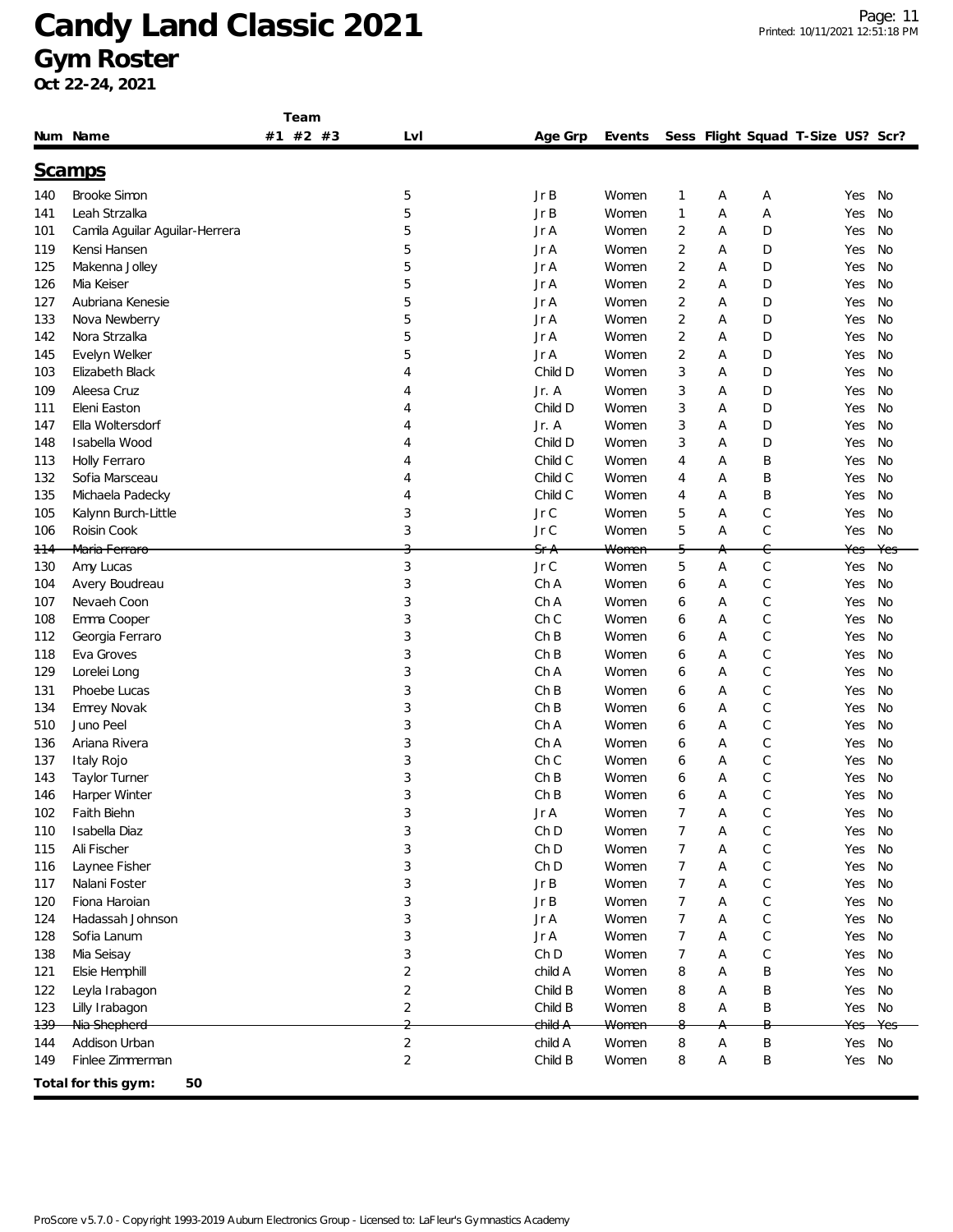|                |                               | Team     |                |         |                  |                |        |             |                                   |            |           |
|----------------|-------------------------------|----------|----------------|---------|------------------|----------------|--------|-------------|-----------------------------------|------------|-----------|
|                | Num Name                      | #1 #2 #3 | Lvl            | Age Grp | Events           |                |        |             | Sess Flight Squad T-Size US? Scr? |            |           |
|                | Ultimate                      |          |                |         |                  |                |        |             |                                   |            |           |
| 345            | Addison Drobnick              |          | 4              | Jr. C   | Women            | 2              | Α      | А           |                                   | Yes        | No        |
| 354            | Katherine Frias               |          | 4              | Jr. D   | Women            | $\overline{c}$ | Α      | Α           |                                   | Yes        | No        |
| 360            | Olivia Hanneman               |          | 4              | Jr. D   | Women            | 2              | Α      | Α           |                                   | Yes        | No        |
| 361            | Sydney Hansman                |          | 4              | Jr. D   | Women            | 2              | Α      | Α           |                                   | Yes        | No        |
|                |                               |          | 4              | Jr. D   | Women            | $\overline{2}$ | Α      | Α           |                                   | Yes        | No        |
| 363<br>394     | Aubrey Hedtke<br>Kenia Torres |          | 4              | Jr. D   |                  |                | Α      | Α           |                                   | Yes        | No        |
|                | Ilda Zolota                   |          | 4              | Jr. D   | Women            | 2<br>2         |        |             |                                   |            | No        |
| 403            | Brianna Driver                |          | 4              | Child D | Women            | 3              | Α<br>Α | Α<br>С      |                                   | Yes        | No        |
| 344            |                               |          | 4              | Child D | Women<br>Women   | 3              | Α      | $\mathsf C$ |                                   | Yes        | No        |
| 365            | Stella Helbling               |          |                | Child D |                  | 3              | Α      | С           |                                   | Yes<br>Yes | No        |
| 388            | Addy Schmitt                  |          | 4              |         | Women            |                |        |             |                                   |            |           |
| 401            | Cora Wittmann                 |          | 4              | Jr. A   | Women            | 3              | Α      | $\mathsf C$ |                                   | Yes        | No        |
| 338            | Benta Bope                    |          | 4              | Child A | Women            | 4              | Α      | $\mathsf C$ |                                   | Yes        | No        |
| 340            | Briauna Buckoski              |          | 4              | Child A | Women            | 4              | Α      | $\mathsf C$ |                                   | Yes        | No        |
| 342            | Hailey Doepker                |          | 4              | Child B | Women            | 4              | Α      | $\mathsf C$ |                                   | Yes        | No        |
| 346            | Avery Drobnick                |          | 4              | Child B | Women            | 4              | Α      | С           |                                   | Yes        | No        |
| 348            | Amelia Eckstein               |          | 4              | Child A | Women            | 4              | Α      | C           |                                   | Yes        | No        |
| 358            | Madeline Greeninger           |          | 4              | Child C | Women            | 4              | Α      | С           |                                   | Yes        | No        |
| <del>378</del> | Amaya Mallmann                |          |                | Child A | <del>Women</del> |                | А      | Ĝ           |                                   | Yes        | Yes       |
| 405            | Elise Zuleger                 |          | 4              | Child C | Women            | 4              | Α      | $\mathsf C$ |                                   | Yes        | No        |
| 335            | Ansley Beyer                  |          | 3              | Jr C    | Women            | 5              | Α      | D           |                                   | Yes        | No        |
| 336            | Abbi Bojarski                 |          | 3              | Sr A    | Women            | 5              | Α      | Α           |                                   | Yes        | No        |
| 339            | Naomi Breest                  |          | 3              | Sr A    | Women            | 5              | Α      | Α           |                                   | Yes        | No        |
| 347            | Liliana Duchow                |          | 3              | Jr D    | Women            | 5              | Α      | Α           |                                   | Yes        | No        |
| 359            | Gracie Gruner                 |          | 3              | Sr A    | Women            | 5              | Α      | Α           |                                   | Yes        | No        |
| 367            | Hayden Hietpas                |          | 3              | Jr D    | Women            | 5              | Α      | D           |                                   | Yes        | No        |
| 368            | Georgia Hodges                |          | 3              | Sr A    | Women            | 5              | Α      | Α           |                                   | Yes        | No        |
| 370            | Brynn Jackels                 |          | 3              | Sr A    | Women            | 5              | Α      | Α           |                                   | Yes        | No        |
| 371            | Macy Jones                    |          | 3              | Sr A    | Women            | 5              | Α      | D           |                                   | Yes        | No        |
| 379            | Paityn Merz                   |          | 3              | Jr D    | Women            | 5              | Α      | D           |                                   | Yes        | No        |
| 385            | Kaydence Rasmussen            |          | 3              | Jr D    | Women            | 5              | Α      | D           |                                   | Yes        | No        |
| 386            | Anna Ross                     |          | 3              | Sr A    | Women            | 5              | Α      | Α           |                                   | Yes        | No        |
| 390            | Lucy Schultz                  |          | 3              | Jr C    | Women            | 5              | Α      | D           |                                   | Yes        | No        |
| 393            | Jayla Tackett                 |          | 3              | Sr A    | Women            | 5              | Α      | D           |                                   | Yes        | No        |
| 396            | Addysen Van De Loo            |          | 3              | Jr C    | Women            | 5              | Α      | D           |                                   | Yes        | No        |
| 398            | Kendra Warren                 |          | 3              | Sr A    | Women            | 5              | Α      | Α           |                                   | Yes        | No        |
| 356            | Lennon Fuchs                  |          | 3              | Ch A    | Women            | 6              | Α      | D           |                                   | Yes        | No        |
| 366            | Reagan Hermes                 |          | 3              | Ch C    | Women            | 6              | А      | D           |                                   | Yes        | No        |
| 389            | Emma Schnorr                  |          | 3              | ChB     | Women            | 6              | Α      | D           |                                   | Yes        | <b>No</b> |
| 399            | Marlee Welhouse               |          | 3              | Ch C    | Women            | 6              | Α      | D           |                                   | Yes        | No        |
| 404            | Claire Zuleger                |          | 3              | Ch A    | Women            | 6              | Α      | D           |                                   | Yes        | No        |
| 349            | Aubrey Engelke                |          | 3              | JrB     | Women            | 7              | Α      | D           |                                   | Yes        | <b>No</b> |
| 376            | Hollynd LeClair               |          | 3              | JrB     | Women            | 7              | Α      | D           |                                   | Yes        | No        |
| 380            | Maya Miller                   |          | 3              | JrB     | Women            | 7              | Α      | D           |                                   | Yes        | No        |
| 381            | Kenadee Myers                 |          | 3              | Jr A    | Women            | 7              | Α      | D           |                                   | Yes        | No        |
| 400            | June Wiese                    |          | 3              | Ch D    | Women            | 7              | Α      | D           |                                   | Yes        | No        |
| 334            | Avery Baeten                  |          | $\overline{c}$ | child A | Women            | 8              | Α      | B           |                                   | Yes        | No        |
| 337            | Nora Bolwerk                  |          | $\overline{2}$ | Child C | Women            | 8              | Α      | B           |                                   | Yes        | No        |
| <del>351</del> | Isabella Filtz                |          | C              | Child D | Women            | 8              | A.     | Β           |                                   | Yes        | Yes       |
| 364            | Gracelyn Helbling             |          | $\overline{2}$ | child A | Women            | 8              | Α      | $\sf B$     |                                   | Yes        | No        |
| 375            | Claire Lamb                   |          | $\sqrt{2}$     | Child D | Women            | 8              | Α      | B           |                                   | Yes        | No        |
| 377            | Alexis Lillie                 |          | $\overline{2}$ | Child C | Women            | 8              | Α      | B           |                                   | Yes        | No        |
| 392            | <b>Taylor Sutton</b>          |          | $\overline{2}$ | Child C | Women            | 8              | Α      | B           |                                   | Yes        | No        |
| 341            | Brianna Darling-Sjoquist      |          | $\overline{2}$ | Jr. D   | Women            | 9              | Α      | Α           |                                   | Yes        | No        |
|                |                               |          |                |         |                  |                |        |             |                                   |            |           |
| 343            | Kaylin Dolajeck               |          | 2              | Jr. D   | Women            | 9              | Α      | B           |                                   | Yes        | No        |
| 350            | Charlotte Fermanich           |          | $\overline{2}$ | Jr. A   | Women            | 9              | Α      | Β           |                                   | Yes        | No        |